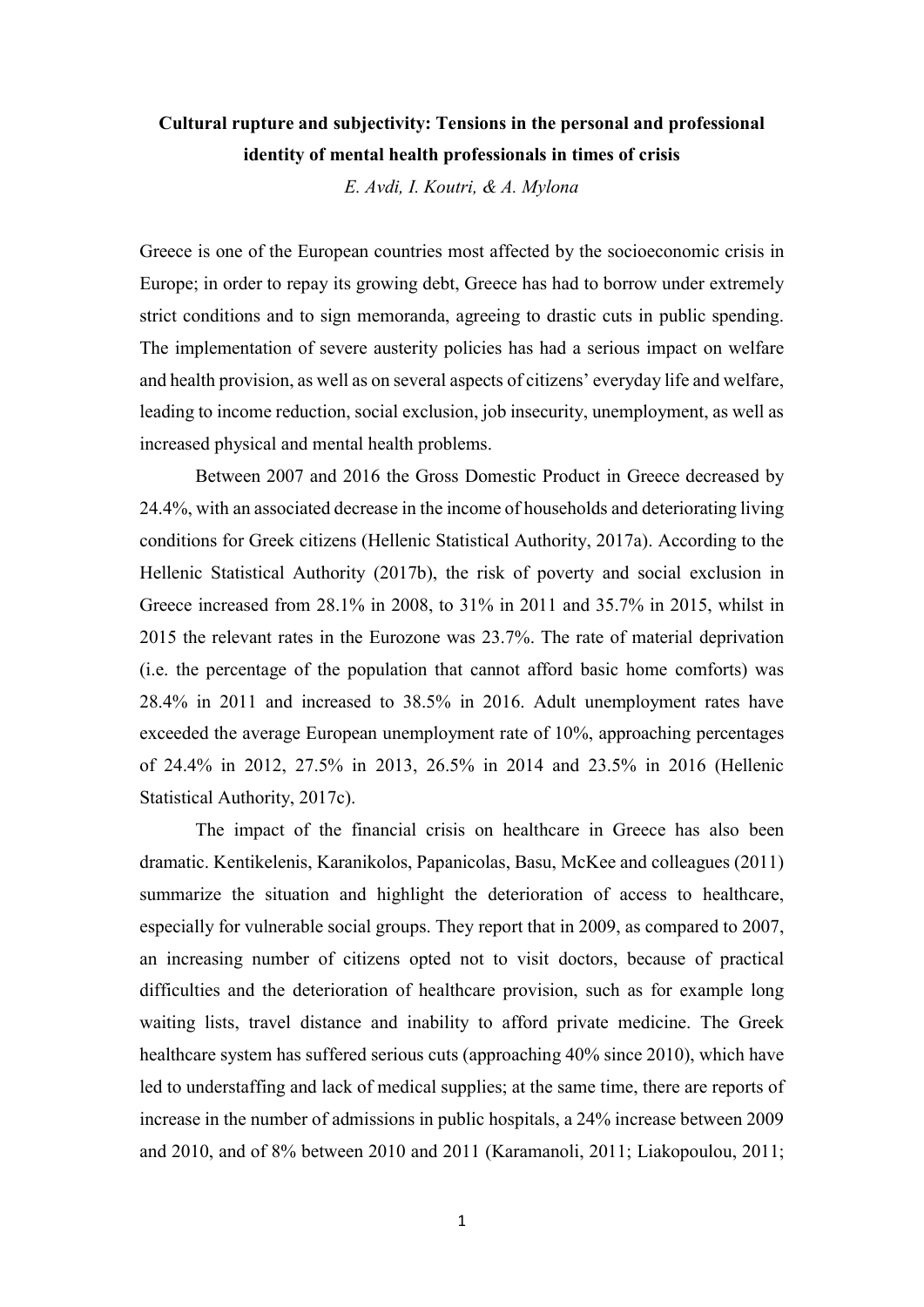Polyzos, 2011). Futhermore, Kentikelenis and colleagues (2011) report that violence, homicide, and theft rates have nearly doubled in Greece between 2007 and 2009.

The financial crisis seems to have significant repercussions for the health and mental health of citizens, especially those with middle or low income (Hudson, 2005). Several studies have shown the impact of financial strain on citizens' quality of life noting a correlation between unemployment and other economic indicators and levels of general morbidity, mortality, depression and suicide (Catalano & Bellows, 2005; Murphy & Athanasu, 1999; Uutela, 2010). Data from epidemiological studies in Greece show a negative correlation between financial strain and mental health, especially with regards to the prevalence of depression and generalized anxiety disorder (Economou, Madianos, Peppou, Patelakis, & Stefanis, 2013; Economou, Peppou, Fousketaki, Theleritis, Patelakis, Alexiou, Madianos et al., 2013; Giotakos, Karabelas, & Kafkas, 2011; Madianos, Economou, Alexiou, & Stefanis, 2011). More specifically, two crosssectional surveys showed that one-month prevalence for depression nearly doubled in one year, from 3.3% in 2008 to 6.8% in 2009. Furthermore, individuals from socially disadvantaged groups and those with major financial difficulties were found to be at higher risk for depression (Madianos et al., 2011). The prevalence of depression continued to rise and reached 8.2% in 2011, a 20.8% increase compared to 2009. Furthermore, major financial difficulties were found to be significantly correlated with depression; unemployed people were three times more likely to suffer from depression in 2011 than in 2009, a rate of increase that was double to the one experienced by people in employment over the same period. Other factors that increased the risk for depression included age (over 45), lower education level, marital status (those married), place of residence (Athens). Furthermore, people aged 25-45 who were employed were found to be increasingly prone to generalized anxiety disorder, a finding that is thought to be associated with the stresses of reduced income and job insecurity (Economou, Madianos, et al., 2013; Economou, Peppou, et al., 2013).

Other studies found significant correlations between economic indicators (unemployment and income) and mental health factors, such as visits to emergency units/outpatient clinics, suicide and homicide rates (Giotakos, et al., 2011). More specifically, a significant correlation was found between unemployment and visits to outpatient and emergency units, as well as rates of homicide and divorce between 1981- 2008. Average income was negatively associated with visits to outpatient and emergency units as well as with the number of suicides (Efthimiou, Argalia, Kaskaba,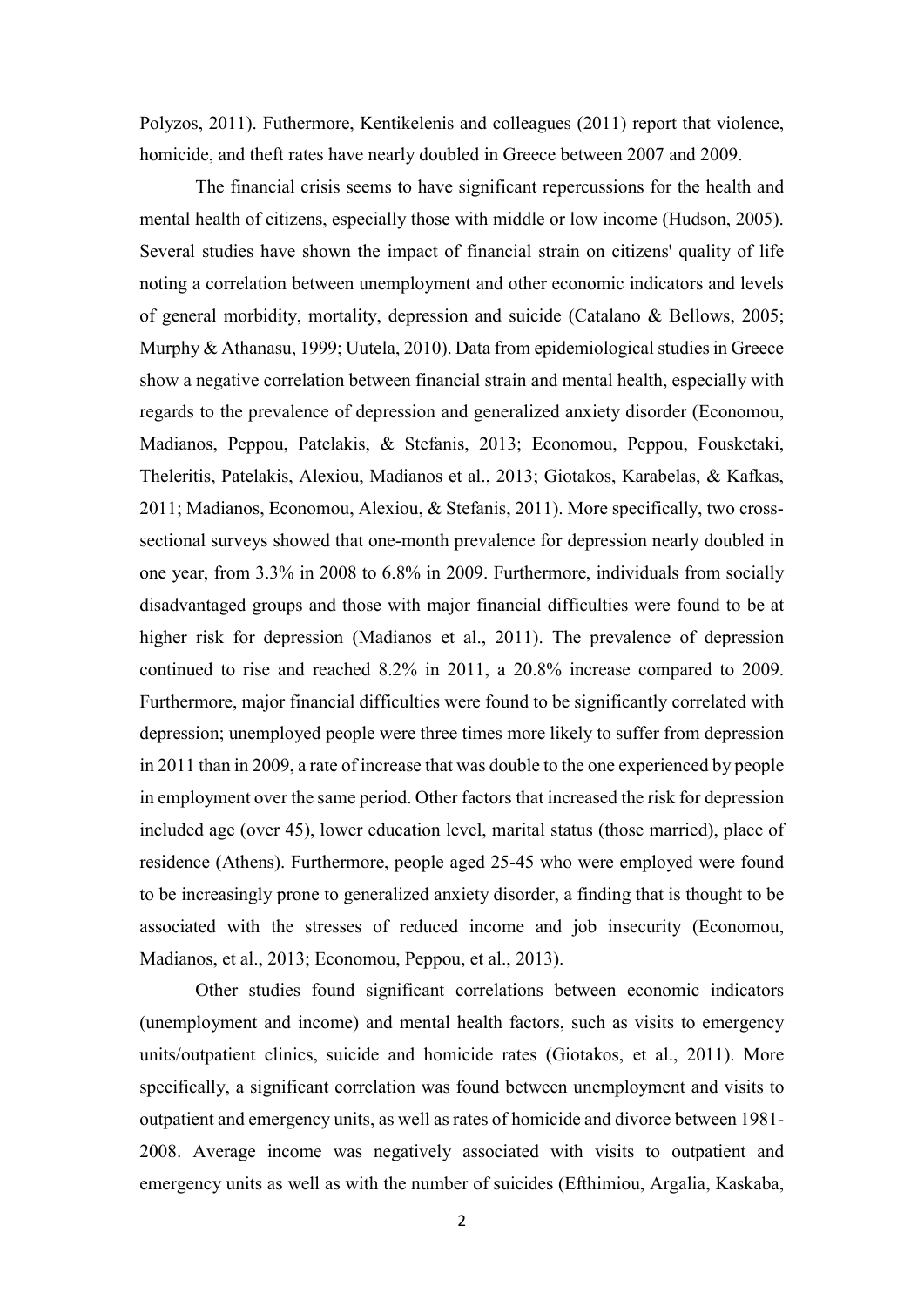& Makri, 2013). According to data from the Department of Health, the annual suicide rate in 2011 increased by 40% compared to 2010 (Economou, Madianos, Theleritis, Peppou, & Stefanis, 2011). Economou and colleagues (2011) reported an increase of 36% in suicide attempts in the previous month between 2009 and 2011. These findings are in line with previous studies showing a 17% increase in suicidality in Greece between 2007 and 2008 (Stuckler, Basu, Suhrcke, Coutts, & Mckee, 2011). Moreover, suicidality rates were strongly correlated with unemployment; related studies in Europe have shown that for every 1% increase in unemployment there was 0.8% increase in number of suicides, whereas an increase of more than 3% in unemployment, the number of suicides increased by more than 4% for under 65-year-olds (Stuckler, Basu, Suhrcke, Coutts, & Mc Kee, 2009).

In sum, there are several findings supporting the view that the financial crisis has significant adverse effects on the physical and mental health, we well as social wellbeing of people in Greece.

## Burden on mental health professionals

There is evidence that mental health professionals' wellbeing and quality of life can be seriously affected by different aspects of their work, such as increased workload, contact with mental distress, high levels of work-related stress, conflicts with colleagues, low job satisfaction and low payment (Rossi, Cetrano, Pertile Rabbi, Donisi, et al., 2012; Hiscott & Connop, 1996). In a recent study, Depastas and Pierrakos (2015) found that 63.6 % of their sample of mental health professionals working in NGOs in Greece faced mental health difficulties themselves; these were associated with the duration of employment in these organizations as well as with the number of months of delayed payment. Several recent studies in Greece have shown increased emotional burden, burn-out and depression in mental health professionals (Karanikola & Kleanthous, 2011; Kyloudis, Georgiadis, Rekleiti, Giaglis, Wozniak, et al., 2011).

Recent cuts in mental health and welfare services in Greece, in conjunction with increased service-users' demands, have affected the workload and work-related stress of mental health professionals; at the same time, many professionals experience job insecurity. Furthermore, Triliva, Fragkiadaki, & Balamoutsou (2013) examined the personal experience of mental health professionals in Crete and found that, under the pressures associated with the crisis, professionals have to extend their roles and developed new forms of intervention, such as community-based, resilience enhancing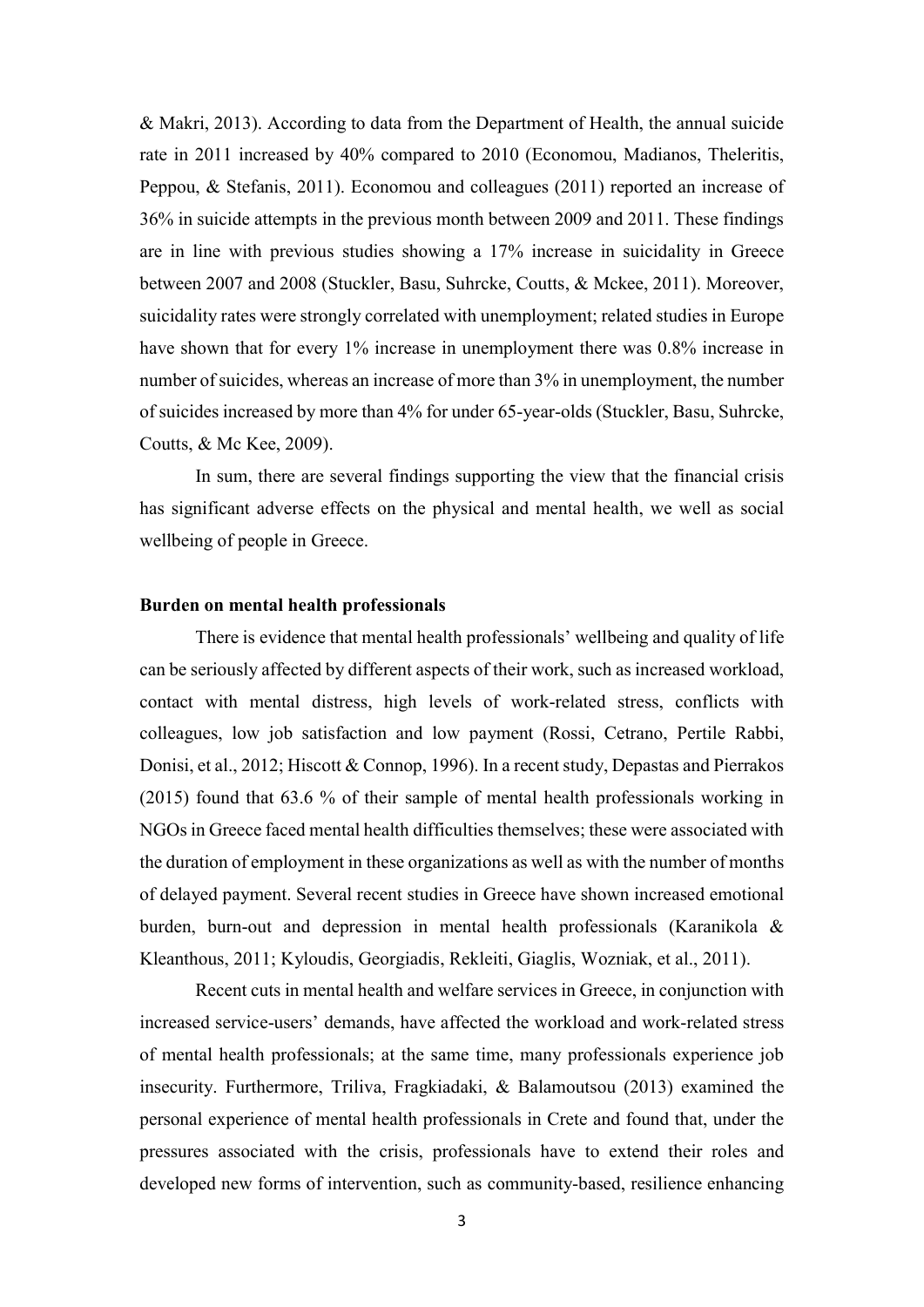practices. Given that mental health professionals belong to a group at the frontline of providing care and support during times of crisis, this study aims to better understand the ways in which they make sense of their professional role and identity. More specifically, it focuses on the subjective experiences of mental health professionals practicing at the times of crisis in Greece, their representations about the crisis and the impact it has had on their professional life and identity.

#### The financial crisis and biographical disruption

From the perspective of narrative psychology, different experiences characterized by sudden and negative changes in one's life course -such as serious illness (Bury, 1982), immigration (Serdedakis, Tsiolis, Tzanakis, & Papaioannou, 2003), institutionalization and confinement in institutions (Savvakis & Tzanakis, 2006)- have been studied through the concepts of biographical disruption (Bury, 1982) and narrative reconfiguration (Crossley, 2000). Such experiences could be characterized as personal crises, i.e. events that unexpectedly threaten one's continuity in time and coherence of identity; these events may lead to a rupture in one's selfnarrative, with the associated loss of previously available resources and sources of selfconstruction (Anderson & Bury, 1988). Biographical disruption often leads to a need for a radical redefinition of the world, one's self, one's priorities and personal meanings; this process had been described as narrative reconstruction and entails process of identity transformation (Booker, 2005; Robinson & Smith, 2009). The concept of biographical disruption is in line with the theoretical assumptions underlying the Re.Cri.Re. project. In the theoretical rationale of the project, two possible scenarios are postulated as likely responsew to the crisis. In the scenario of continuity, individuals are able to interpret the crisis and assimilate it into their pre-existing representations of the world and their social identity. In the scenario of discontinuity, on the other hand, the crisis constitutes a significant rupture, which leads to radical changes in representations of reality and self, causing a deep anthropological change in social identity.

 The study presented in this chapter aimed to deepen our understanding of some of the issues highlighted through the synchronic analysis of the cultural milieu in Europe carried out in the context of Re.Cri.Re. Drawing upon these theoretical premises, we explore the extent to which the financial crisis in Greece is associated with a narrative rupture for professionals providing mental healthcare. We focus on the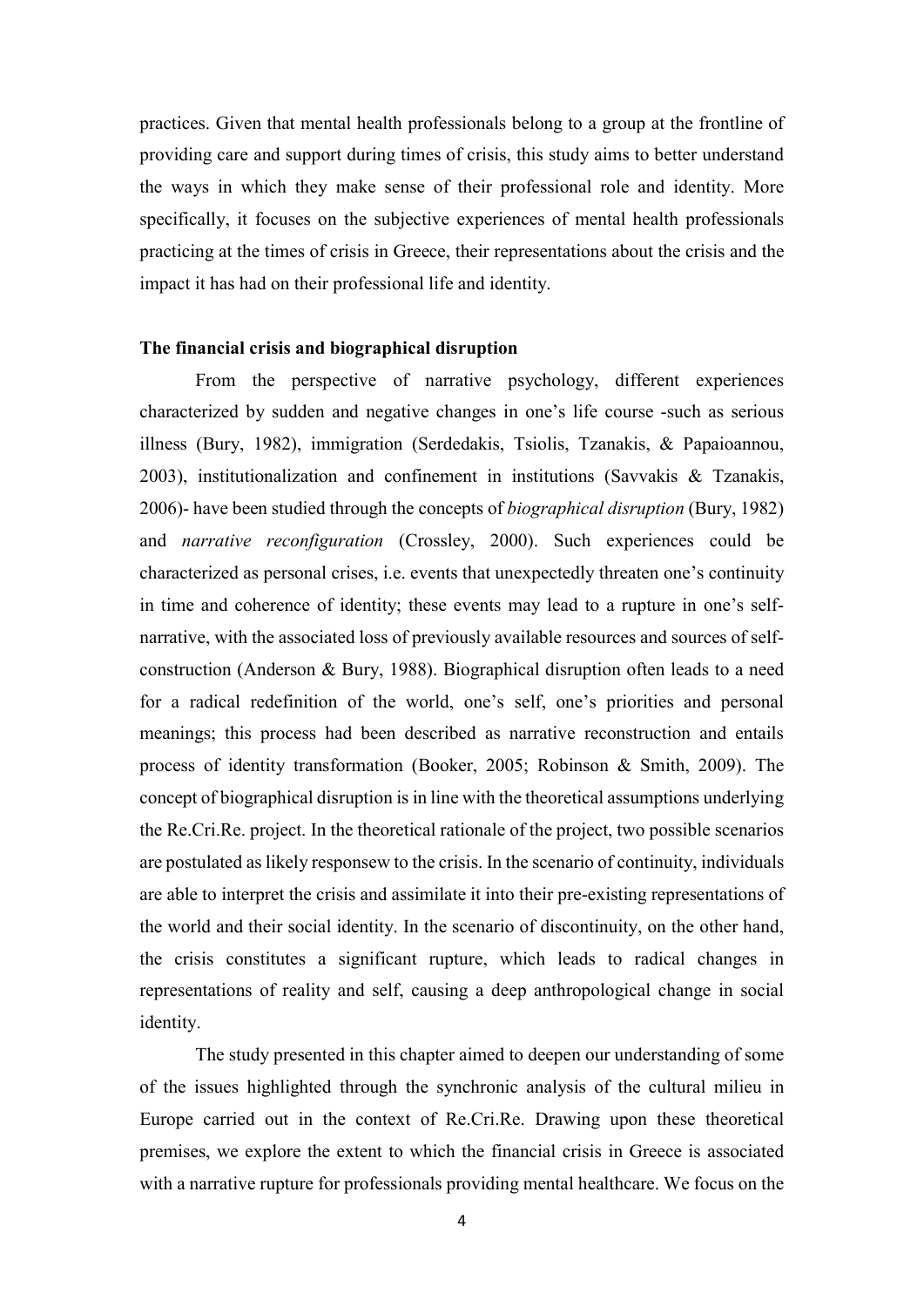subjective experiences of the crisis reported by mental health professionals working in different services in Greece and used concepts and methods from narrative theory to investigate the stories they narrated and the processes of identity negotiation in these narratives.

# Method

## **Participants**

Eleven mental health professionals participated in two focus groups. They were invited to participate following a workshop on the aims and initial findings of Re.Cri.Re. The first group consisted of six professionals providing psychosocial support to vulnerable social groups (e.g. homeless, victims of domestic violence) in different nongovernmental organizations. The second focus group consisted of five professionals working in two mental health centres working with adults, adolescents and families. All participants were female; there were nine psychologists, one social worker and one psychiatrist. Their age ranged between 25 and 55 years and their work experience ranged from five to 28 years.

Below, we briefly describe the participants in each group, using pseudonyms. Focus group 1 consisted of:

Joanna is a psychologist and works in a service for women victims of domestic violence.

Claire is a psychologist and is coordinator of a psychosocial service.

Marian is a psychologist and works in a service for women victims of domestic violence.

Anna is a social worker and works in a service providing psychosocial support for homeless adults.

Catherine is a psychologist and works with adults experiencing psychosocial problems and immigrants.

Nancy is a psychologist and works with adults experiencing psychosocial problems and immigrants.

Focus group 2 consisted of: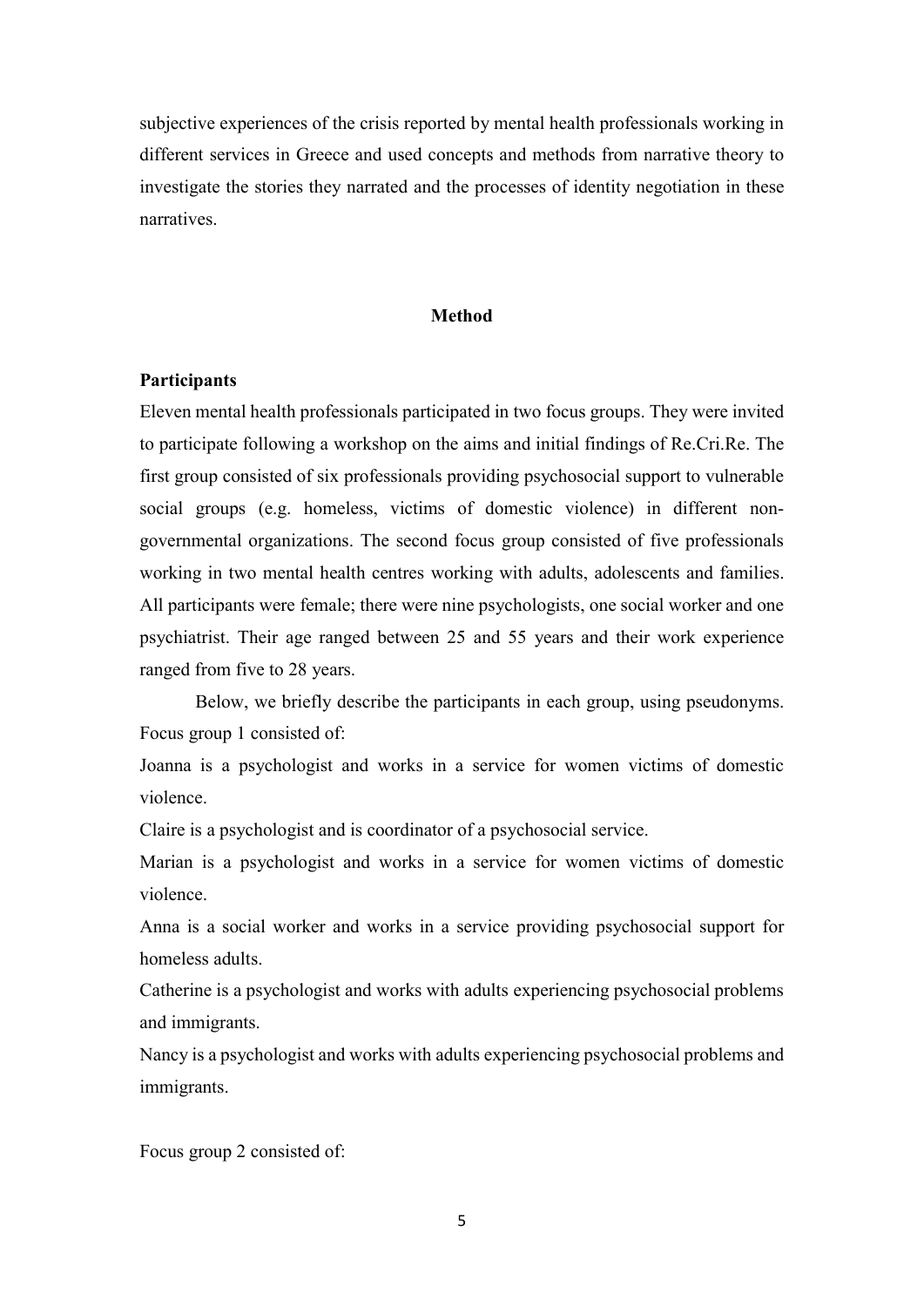Nicole is a psychiatrist and psychoanalyst and works with adults in a community mental health centre.

Melanie is a psychologist and psychotherapist working with adults in a community mental health centre.

Olivia is a psychologist and family therapist working in an outpatient family therapy department.

Christina is a psychologist and family therapist working in an outpatient family therapy department.

Andrea is a psychologist and family therapist working with children and families in a community mental health centre

## Data collection

The research material consists of the verbatim transcripts from two focus groups. Focus groups were used as they provide an opportunity to better understand the meanings and attitudes about a significant topic that participants are experts in, through informal, vivid group discussions (Krueger & Casey, 2009). The focus group discussion was organized along two main axes. The first concerned participants' *personal* experiences of the crisis, and consisted of a discussion regarding the subjective meanings, the assumed causes and the impact of the crisis on participants' lives. The second axis concerned the effects of the crisis on participants' work life and professional identity; questions concerned changes in the number and type of referrals to services and the difficulties reported by service users, as well as issues regarding professionals' work conditions, such as job security, the resources they draw upon to cope with the crisis, and changes in their professional identity.

The focus groups took place in December 2016, at the School of Psychology of the Aristotle University of Thessaloniki and lasted between 90 minutes and two hours. In addition to a facilitator, which was a clinical psychologist, two undergraduate students participated as observers in each group. The research material was videorecorded and transcribed verbatim.

# **Ethics**

All participants were informed about the aims and procedures of the study and signed an informed consent form. The study has approval from the Ethics Board of the Research Committee of the Aristotle University of Thessaloniki.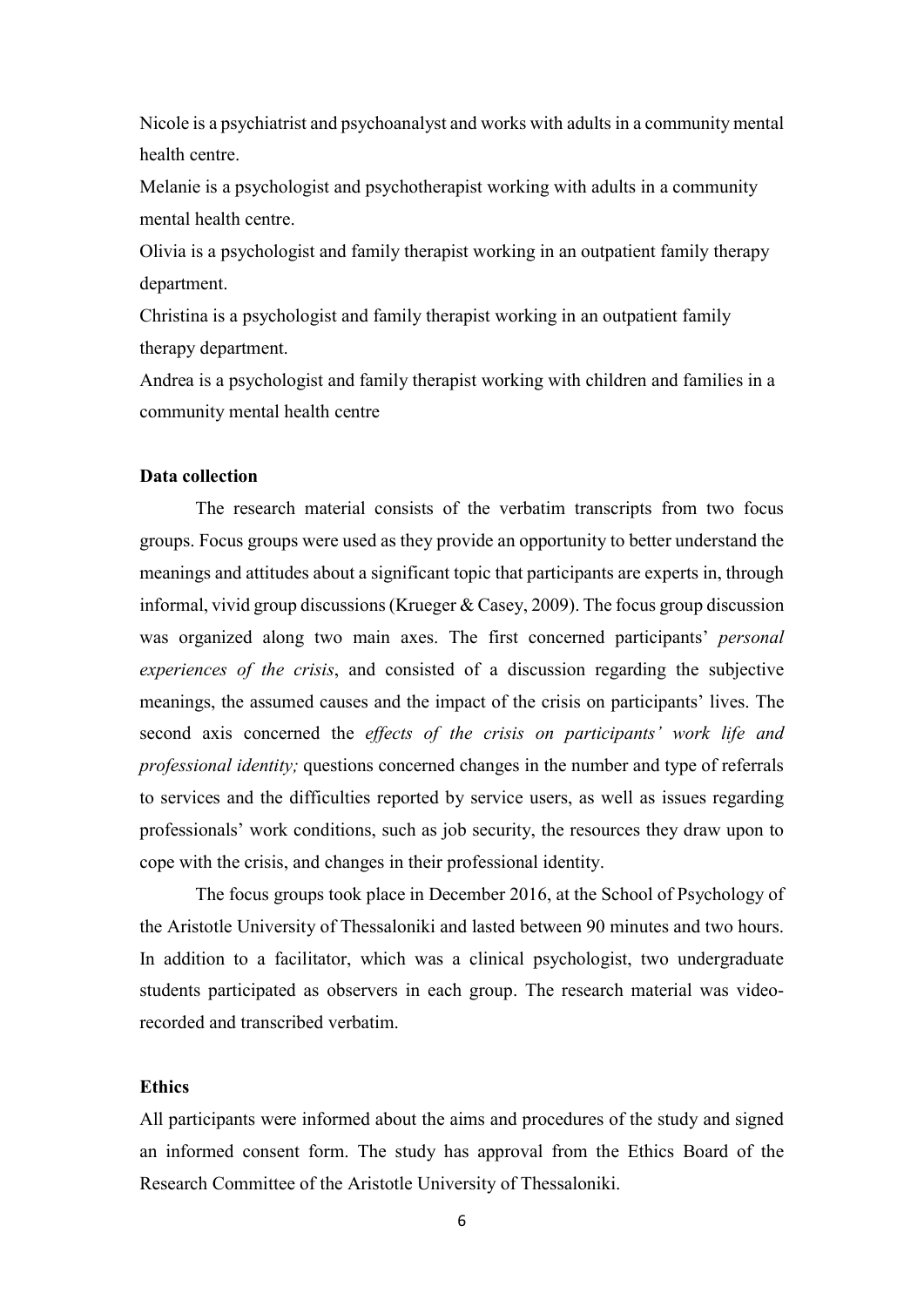#### Method of analysis

The focus group transcripts were initially coded thematically (Braun & Clarke, 2006), with an aim to map the main themes, patterns and meanings emerging from the group discussions. Next, narrative analysis was employed (Bruner, 2004; Polkinghorne, 1988; Sarbin, 1986) with a focus on the personal accounts participants narrated and the identities they constructed through these narratives; furthermore, the main narrative types that were manifest in the focus group discussions were examined, drawing upon the literature on biographical disruption and repair.

#### Findings and discussion

In this section we report the main findings of the two focus group discussions. Initially, we present the meanings attributed to the socioeconomic crisis by participants in both groups. Then, we report the main narratives that emerged regarding the impact of the crisis on participants' work life and professional identity in each of the groups. The findings from each group are presented separately, as there were important differences between them. These differences could be attributed to contextual factors, as participants in the first group provide support to people severely affected by the socioeconomic crisis, whereas those in the second group provide therapy to people with less significant psychosocial difficulties. Secondly, professionals in the first group are employed with relatively short-term contracts and experience themselves job insecurity, whereas those in the second have permanent contracts and have been working in the same organization for several years.

#### Constructions of the crisis

Participants represented the socioeconomic crisis as an event that brought abrupt changes to their life and the lives of those around them. Two main themes were evident in their constructions of the crisis: the collapse of institutions and frameworks of meaning and economic deprivation, which in turn leads to major changes in social stratification as well as one's personal and social identity.

 A key aspect of the representation of the crisis in participants' talk concerns the loss of stable, taken for granted structures, that provide both a material and a semantic framework for living one's life. There are many references to the state, as unable to provide a sense of security to its citizens, untrustworthy, chaotic, without specific plans or direction, incapable of finding satisfactory solutions to big problems.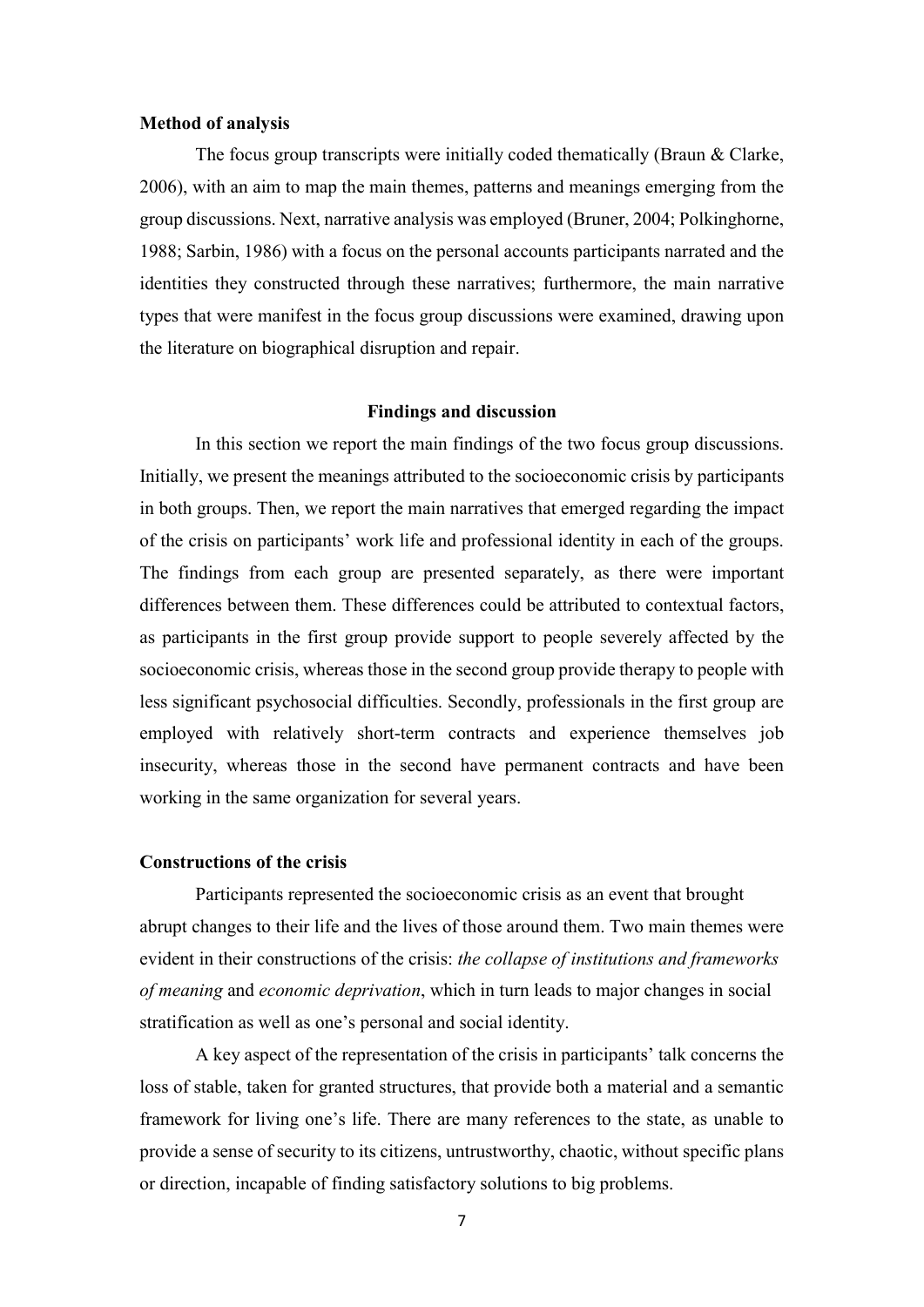Nancy: and then we turn to the other issue, which at least for me, it's the way I sort of define the crisis on different levels, for example on an institutional level, and then I think to myself 'who am I expecting to provide me with answers?', when I see this, and I notice - the little that I notice because I feel desperate when I look- that there is no plan, no direction, irrespective of political parties, [...] I feel it, this is what is all around us, everywhere, institutionally no one has a plan

Nicole: For me, there was a sense of the existing system collapsing, people found themselves totally unsupported, not knowing how to react faced with something new that was not promising, it was simply the collapse of a whole system

Olivia: And social, social structures have been destroyed, and the sense that you can rely somewhere socially, because everything is measured in economic terms, everything is - the criteria used are economic in nature, so everything has been destroyed, everything that you thought existed socially, a social network, that there is something, social (.) that you can rely on.

Christina: the feeling that is around now is that of insecurity and fear, no sense of certainty

 Andrea: a sudden betrayal, hm, a sudden betrayal, like, in the wider social environment, it's like the fear caused by something sudden, like, the fear caused by a sudden ..., like, shock, and like, ehm, a bleeding of resources, that's how I would sum things up

As can be seen from the extracts above, participants describe the crisis as the collapse of the social system as a whole. They report a sense that everything they know is dissolving and find themselves in an unstable situation, where everything is in flux, without a sense of what the future might look like. They describe experiencing despair, uncertainty, insecurity, fear and a sense of being abandoned and unprotected. Characteristic in these narratives is a sense of loss of the previous points of reference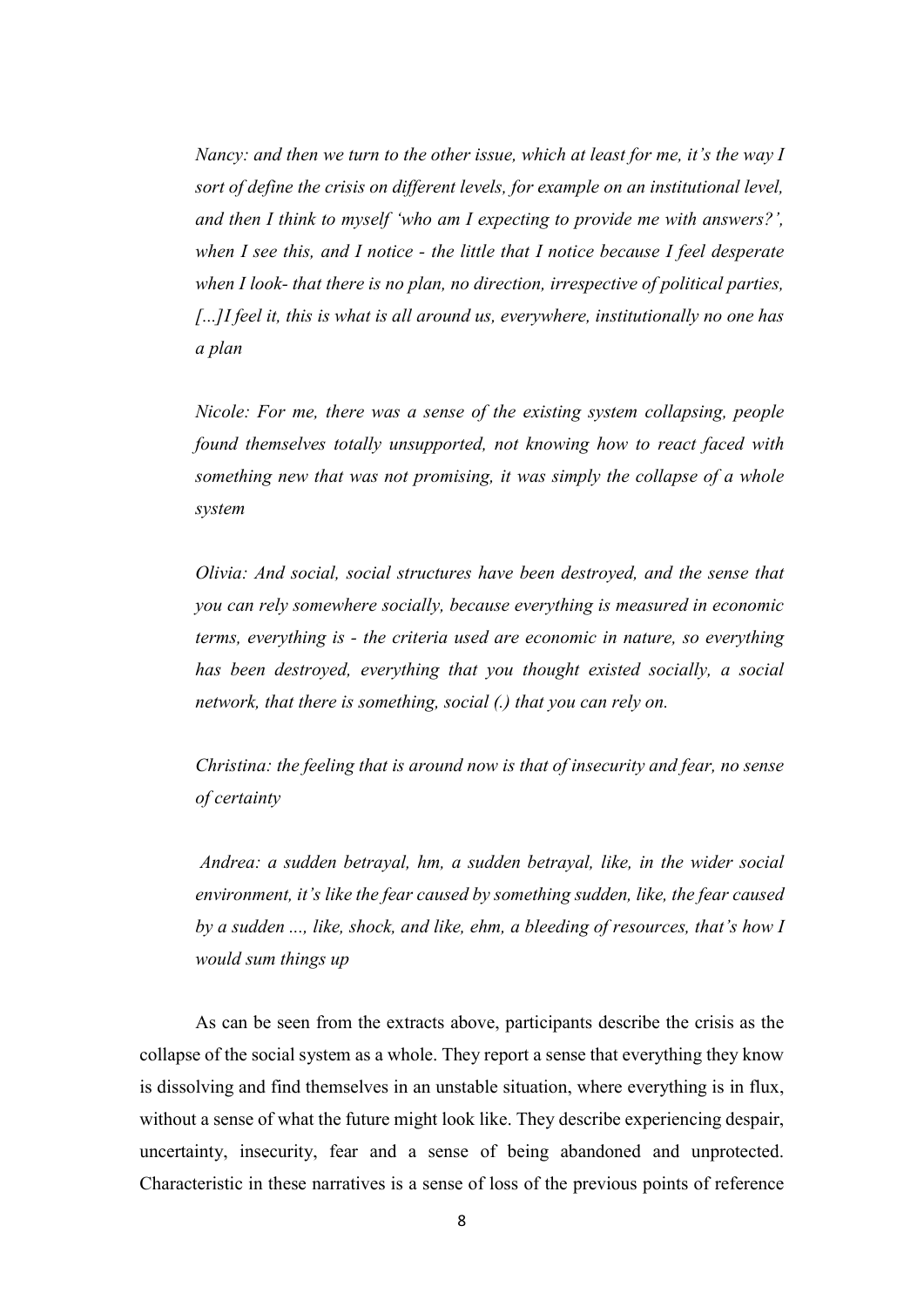and anchors of meaning, which formed the basis upon which people used to plan their life. As an example, participants talk about the loss of previously held values around education, in which they had invested.

Nicole: Now, I feel that everything is collapsing, all the investments we used to make, in whatever way we made them, are shattered. While in the past we would think 'if someone gets an education, they will find employment', hm (.) things used to be like that (…) Now nothing is certain, everything is in flux, so, and that's what causes people to move, so many people, young people are leaving, not just young people, right? And adults, and people our own age, in order to secure something

Based on the above, the crisis seems to be associated with a major disruption in participants' sense of the world and their life trajectory; this situation would be described as traumatic from a narrative psychological perspective, in the sense that one's basic assumptions about oneself and the world are shattered (e.g. Bury, 1982; Janoff-Bullman, 1992).

Another key meaning associated with the crisis by participants was that of personal and social resources being depleted and the emergence of a widespread impoverishment, which has affected the whole of Greek society. Economic strain and resulting changes in social stratification are described as the core of this process. Participants describe a 'new type of poverty' that affects the middle class, whereas long-term unemployed or only occasionally employed people are now completely unable to make a living. People in employment, on the other hand, are described as also experiencing financial strain, due to severe salary cuts, and many working on shortterm contracts and experiencing job insecurity. Overall, the crisis is constructed in terms of impoverishment, a 'bleeding of resources' and a threat to livelihood for a large sector of the population, as is illustrated in the extracts below:

Nancy: And this is what we see in our work with the people who come to us, that is, people who before, like, '08 would not have knocked on the door of our social services (.) who would have a job, and now they turn and say 'I have debts since so and so and I have not been able to repay them'(…) Groups that wouldn't be our target group before, in the sense that they would not be the users of services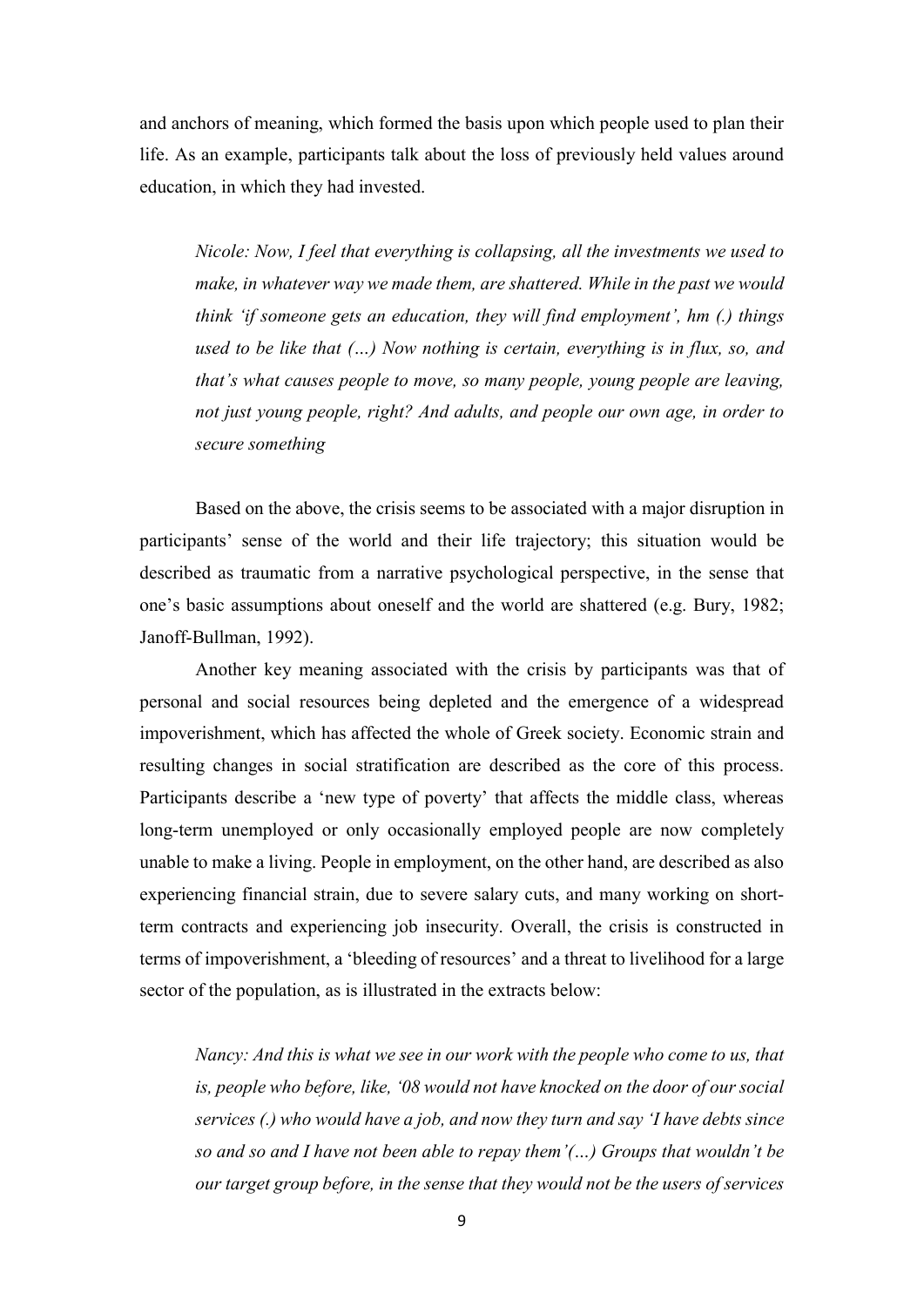(…) and that makes me think instantly about this new category of homeless people, around 50 years old who used to have their job, their home, their business, many of them lost everything overnight, and suddenly they are left out in the streets. Especially some who might not have a family support network. People who would never have been homeless before, or without a place to stay or, like, without a supportive network, these groups were created precisely as a consequence of this situation.

Andrea: I would like to add that  $(...)$  the financial aspect for me, in the way I see things, is just a trigger, it is not the whole picture (.) but it was a strong, a strong kick, like, you asked what we think has changed. I think that there has been a complete change of personal, whole sense of (.) oneself. It is totally different, I grew up in a generation, most of us, that did not experience poverty. We were in a middle, a middle class, we were never deprived of anything, we did not have luxuries but there was a basic security in this aspect. It is a very different thing to experience the threat of poverty

These ideas resonate with one of the main findings of the Re.Cri.Re. project concerning the current cultural milieu in Europe more generally and in Greece in particular. They are in line with the symbolic universe 'Others' world', which is a fatalistic narrative, associated with a worldview whereby people are untrustworthy, things are getting worse, institutions and agencies are completely unreliable, and one's life belongs to those who have power.

#### Narratives regarding the impact of the crisis on professional life and identity

In this section we outline the plots characterizing the narratives constructed in the two focus groups. As already mentioned, the two groups produced fairly different constructions regarding the effects of the crisis on their lives and professional identity. In brief, professionals working in psychosocial support services constructed what we term a 'compassion narrative' that is characterized by empathy and relatedness, while professionals working in therapeutic services constructed a 'quest narrative' (Frank, 1995) that centres on notions of personal development, empowerment and positive outcomes following a crisis. The main elements of these two narratives are described below.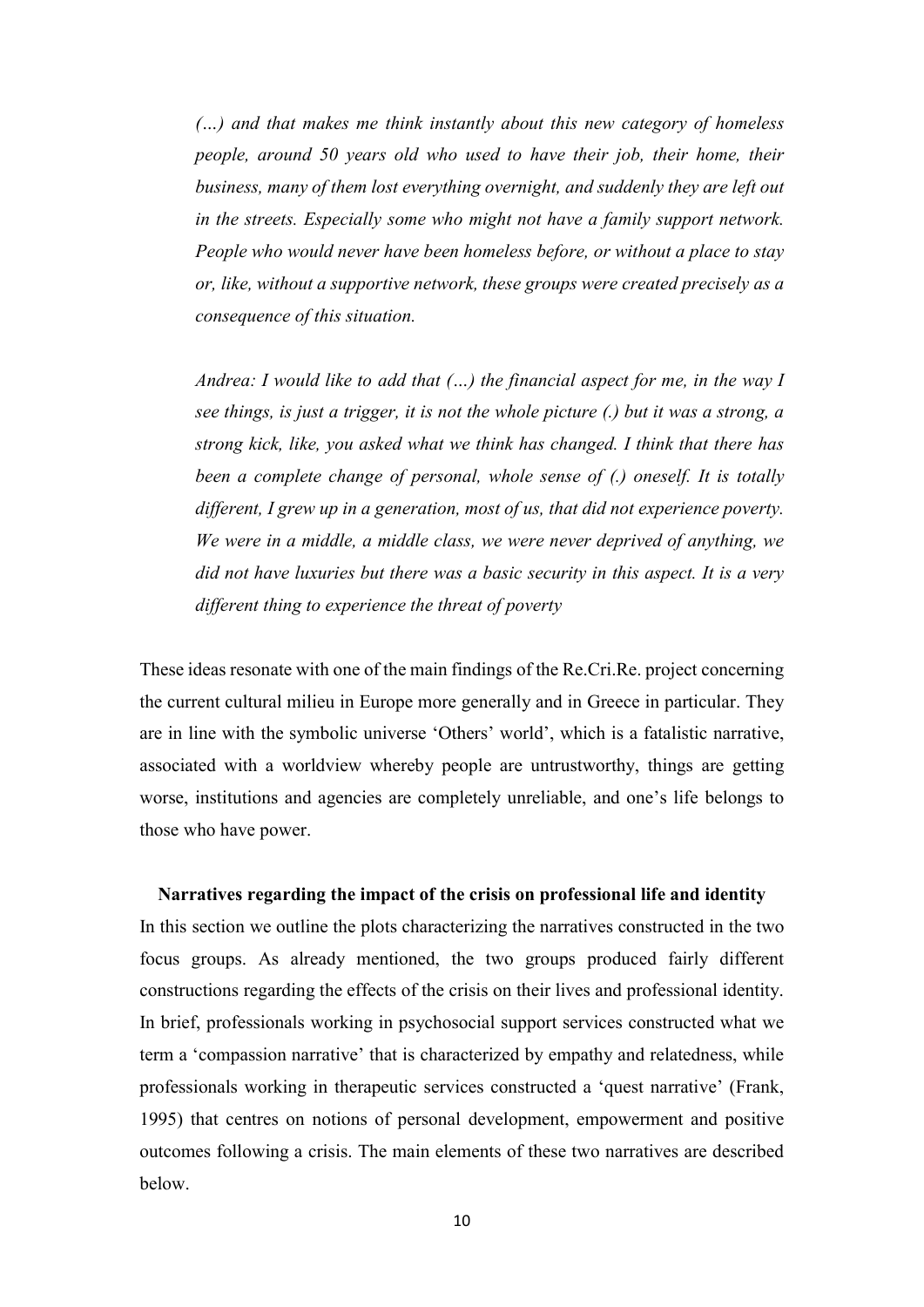#### Professionals working in psychosocial support services: Compassion Narrative

The basic plot of the narrative constructed in the group of professional working in psychosocial support services is that professionals, being themselves members of society, have suffered a trauma, which is still ongoing, and they are still struggling to reconstruct their identity and life story. They seem to be searching for new meanings, different to those that organized their life before the crisis, but which they have not yet managed to find. In this sense, the crisis is represented in terms of a disruption in one's life course and associated rupture in meanings and professionals are not immune to the crisis.

Nancy: Sometimes I feel that I can empathize that the other really has no way out, because I also don't see the way out

Anna: It's just that, the difficult part is that we are experiencing it too, because even if you yourself have a job, it's likely your friend won't have one or the person next to you won't have one, someone in your family won't have one, and you are called into a position to deal with this difficulty

Participants in this focus group expressed their sense of vulnerability, frustration and despair. However, although affected by the crisis, they described the fact that they are themselves employed as a privilege and their narrative is imbued with feelings of guilt.

Marian: and the comparison, that we go to the service, we serve people, and then they leave, and we come out and go and eat with that money, and we have different living conditions, and then we go back to work, to people that can hardly say they had something to eat today (.) I think that's it, the guilt

Furthermore, participants describe conflicts in their role and express anger towards the state's expectations from them, in the sense that they are expected to provide support whilst representing a state that has itself created the crisis. This places them in a problematic position of someone who is at the same time harming and helping those in need. This problematic positioning brings to the fore questions about one's identity, as is illustrated in the following exchange that took place towards the end of the meeting.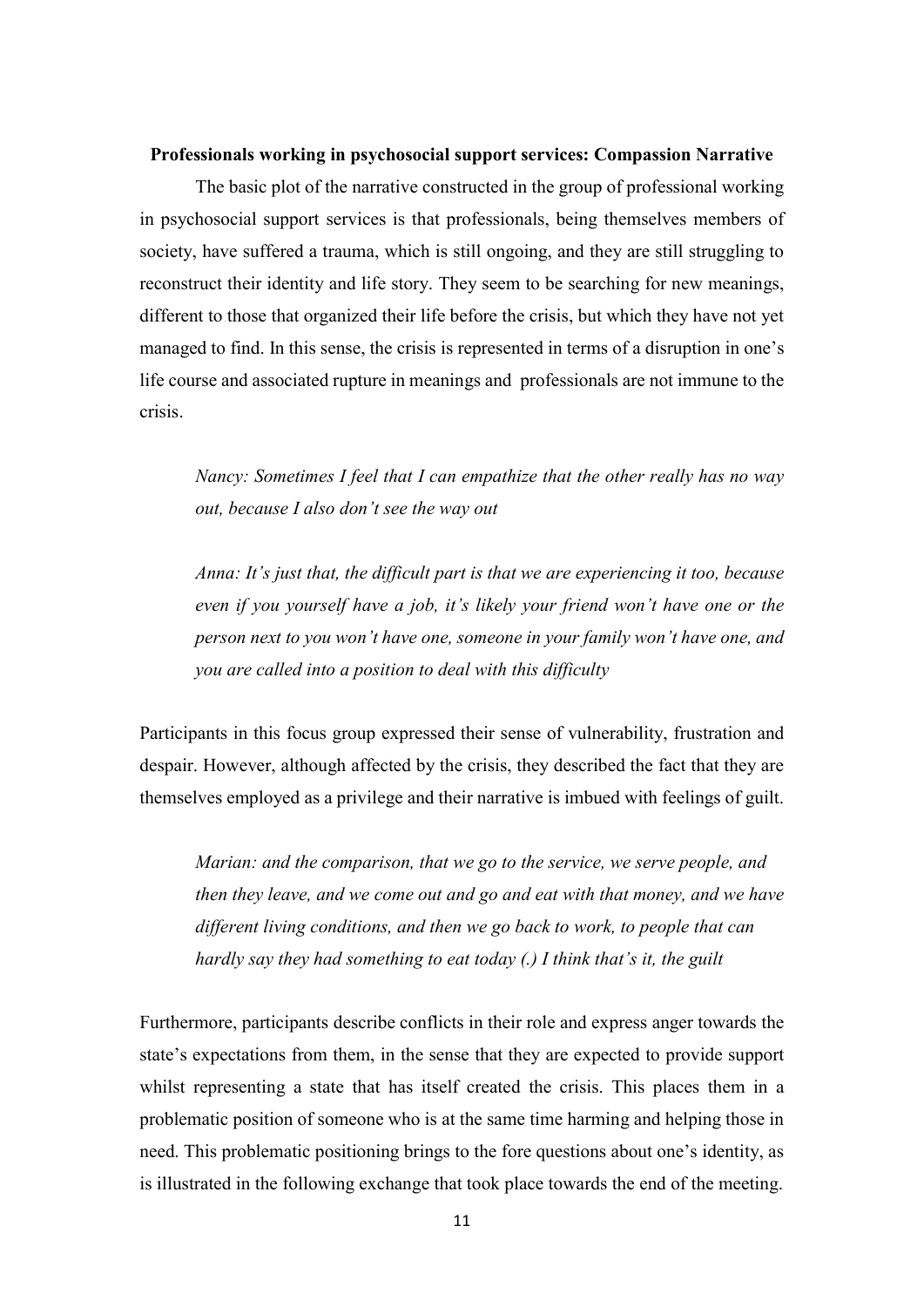Anna: No, if we are supposed to believe in it (the system) as Marian said, and we are called to help, like, think if we believe in it, imagine how the service users feel; doubly and triply frustrated by the system (.) that is, because I think that most of us see that many things don't work as they should because we experienced things from the inside, imagine how the service users, who need this, how difficult it is for them

Claire: But it's like we bring the users here, that's what Nancy said, it's like brought them at this table, as if we are speaking on their behalf Anna: But we are here for them, at this point in time

Joanna: And to them we present ourselves as representatives of the system. [laughter]

Claire: Exactly (.) it's terrible

Anna: And the same thing that you sometimes have to, quote, defend, while you feel that, ok, now, that is, it stings sometimes. Yes, but you must, no, despite its weaknesses, make things better, provide help

Even though they experience the effects of the crisis on their personal life, participants construct these difficulties as minor compared to those faced by others, who are worse off; accordingly, they represent themselves as having the resources and the moral duty to provide help and support to those in need. They also describe feelings of guilt at being more privileged and adopt a strong moral stance to provide support to others less lucky than themselves. Their narrative centres on a recognition of shared human suffering and on compassion as a way to deal with adversity. Strong emphasis is placed on empathy and the creation of connections with those suffering more than oneself. Participants describe that they may be unable to change the service-users' actual life circumstances, but they try to help mainly through listening with empathy and compassion.

Anna: We're all swimming together, and we're trying to be their life jacket in a sense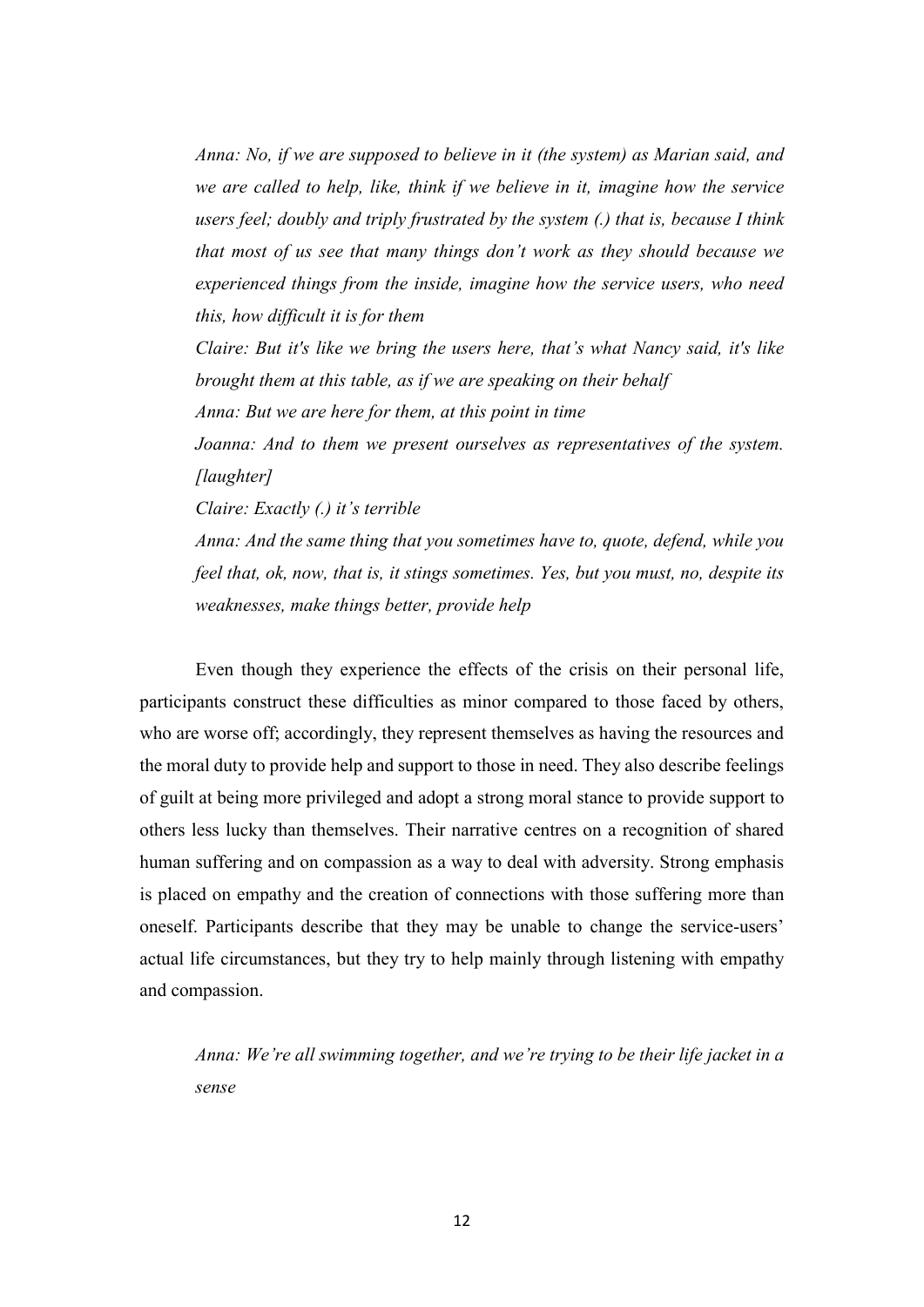In terms of solutions, participants in this group discussed two possible responses to the crisis: adopting an empathic and ethical stance and living from day to day. In this narrative, the answer to surviving in the current chaotic situation is relatedness.

Creating empathic interpersonal bonds: Expanding the idea of relatedness in a broader social framework, participants stress the necessity of providing practical, psychological and moral support to each other as a way of surviving devastating conditions. This seems to be associated with a new sense of community, based on a stance of facing life's difficulties together, rather than on shared characteristics or desires. A core feature of this kind of relationship is empathy and compassion.

Catherine: But really for me it is all about relationships, human relationships, which you may find in a gym, or in a theatre group, even here (.) even this [focus group] is sharing; relatedness

Furthermore, relatedness is represented as an important therapeutic tool in itself. Participants discuss the necessity to transform psychological practice towards creating support frameworks for vulnerable populations and discuss how placing relatedness at the core of their practice has been a major shift from the traditional way of practicing psychology. They propose a new professional role that is based on empathy and equality, distinct from the role of expert who has privileged access to knowledge. Relatedness also concerns the connections between colleagues, which provides professionals with the resources needed to cope with the burden associated with their work.

Nancy: and also my colleagues are for me not a life-vest they are a life-boat, that is, think that if our relationships with colleagues were different, and the support we receive from one another, I would not have been able to cope at certain points in time, this is very clear to me

In sum, this narrative centres on the notion that, in the midst of turbulence and flux, what remains stable is an ethical and empathic stance. As such, the crisis has not deconstructed the basic principles of the helping professions. Although professionals experience many conflicts, frustrations and disappointments, they still describe doing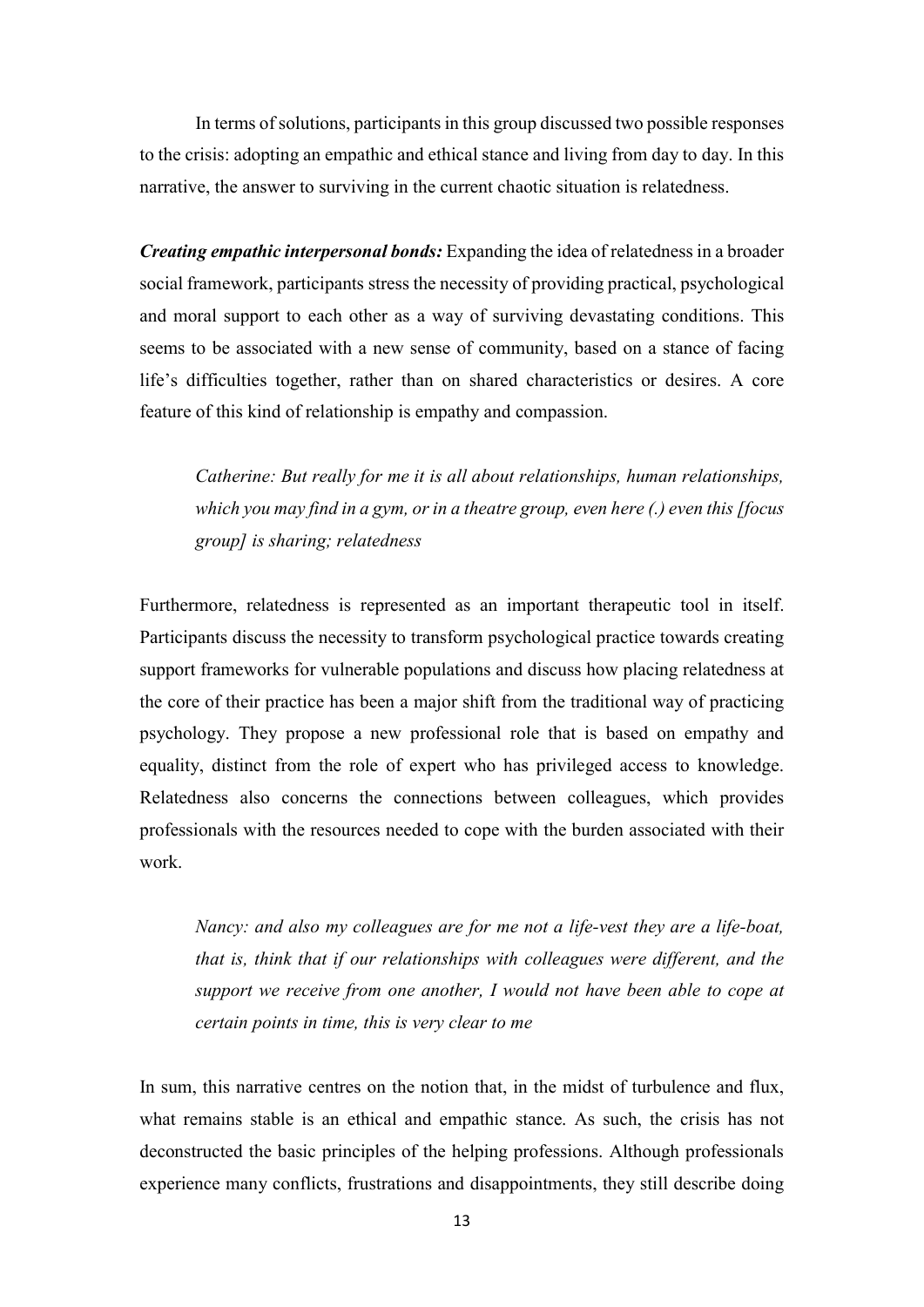the best they can, adopting a compassionate stance towards others' pain and sharing with them feelings of strength and hope.

Living from day to day: Participants described adopting a way of living focused on the present moment, taking one day at a time, as a way of dealing with the anxiety and uncertainty about the future. The primary goal is surviving and becoming resilient.

Catherine: and also this change, working with short-term contracts, what this has offered me is a sense of 'OK, what will be, will be', sometimes I see it like this, and I don't mean to vulgarize it, I do try to plan for my future and to have a goal, dreams, etc., but  $OK$ , the same  $OK$  my grandmother used to say

They describe a personal transformation in the way they see the world and in the belief that one can control life; as is evidenced in the next extract, this highlights the existential impact of the crisis on participants' personal identity.

Anna: I think that is what our profession teaches us, that this need for control, unfortunately we cannot control anything, no matter how much we want to, no matter Catherine: But, we can change ourselves and the way we see things Anna: No, for me, what helps me often is, I often say: OK [that's how things are] Catherine: This is maturity, in a way Anna: Maturity, and also [a recognition] that things cannot be unchanging and everything flowing nicely, we have waves and storms, that's what things are like

As shown above, lack of control is reconstructed as a mature choice that entails a process of letting go of efforts to control something which is, ultimately, uncontrollable. This changes is represented as a positive outcome, involving the capacity to keep calm in the face an unstable and threatening situation, being able to adapt, and displaying resilience through traumatic situations (Skourteli, 2013).

These observations enrich the findings regarding the symbolic universe termed 'Interpersonal Bond', which is characterized by the vital importance of interpersonal,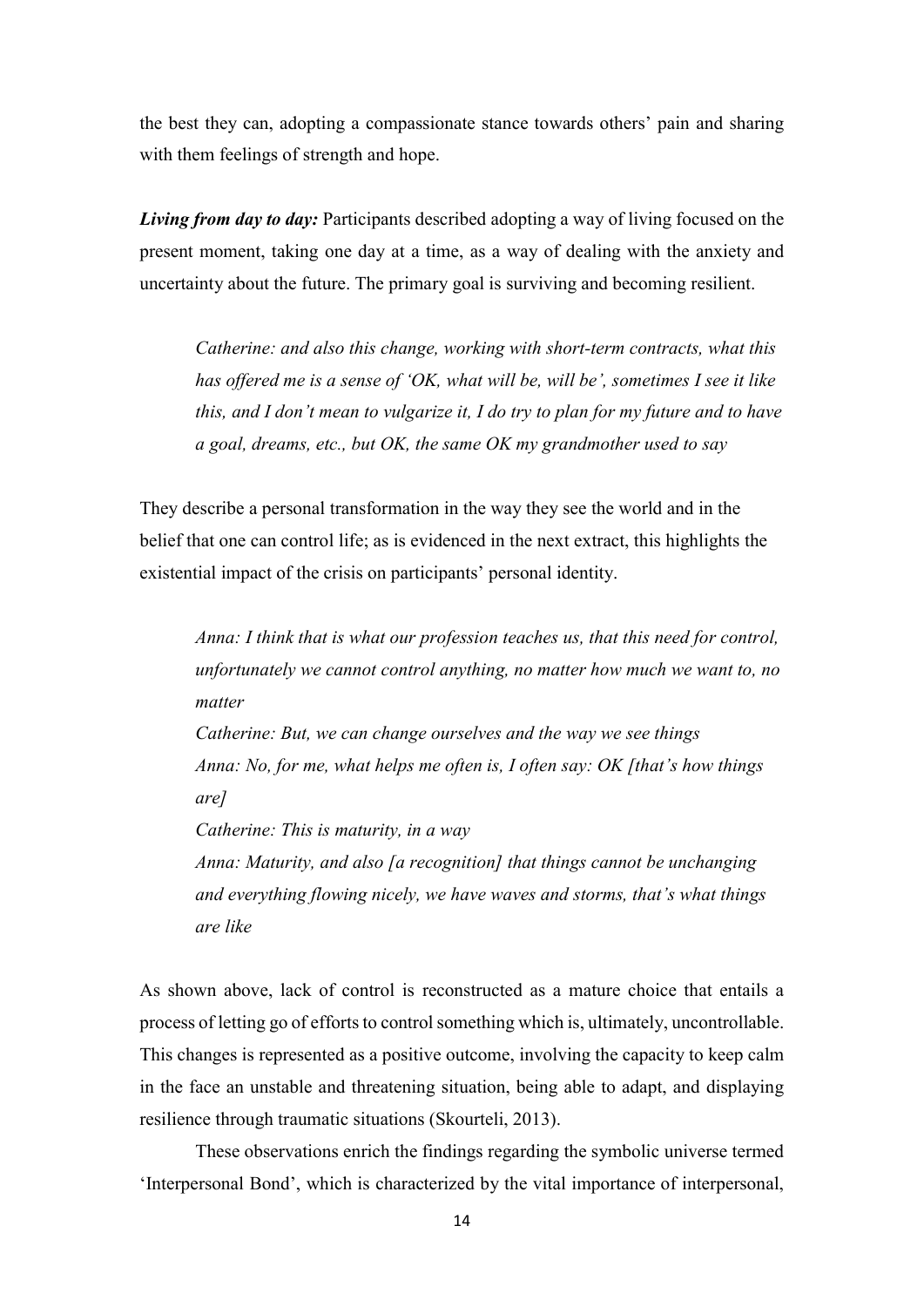emotional bonds. People become connected through shared values, trust and reciprocity and share needs. Belongingness requires sacrifices, but it means, also, being able to count on the power of the group and to pursue a fulfilling life (ISBEM, 2017; retrievable at www.recrire.eu). In the present analysis, participants emphasize the creation of personal relationships as a way of living a meaningful life and as the only way one can survive the crisis. In making sense of their situation, participants in this focus group seem to draw upon apparently conflicting yet complementary narratives: on the one hand the crisis is experienced as a serious threat, and on the other hand they describe a sense of hope and courage through sharing a common fate.

## Professionals working in psychotherapy services: Quest narrative

The basic plot of the narrative constructed in the second focus groups includes a move from a period of shock to personal growth. This narrative type is very similar to the 'quest narrative' (Frank, 1995) that has been found in studies on serious illness. Key features of this narrative are the person's regeneration from his or her ashes, benefit finding in adversity, the search for inner strength, personal development, and a belief that something new, and better, will emerge. This narrative emphasizes turning inwards to find inner strength and promotes personal change, insight and personal growth; it has been argued that it incorporates several values of western culture, such as introspection, personal growth and finding benefits in adversity.

Participants in the second focus group construct the crisis by focusing primarily on its positive aspects, and more specifically on the emergence of solidarity, social activism, and the strengthening of social ties between citizens. They emphasize the need for relatedness at a collective level, as well as the need for finding meaning, and suggest that these needs are evidenced in the emergence of many citizens' movements.

 Andrea: through this collapse we have seen the ideology of solidarity has been strengthened (.) and this was almost dead in Greece, right? I want to say that it's not, the big ones were lost Christina: The dominant ideologies, right, right, you are right Olivia: New ones emerged, and I think that this change in ideology this is the biggest change that came out from this [crisis]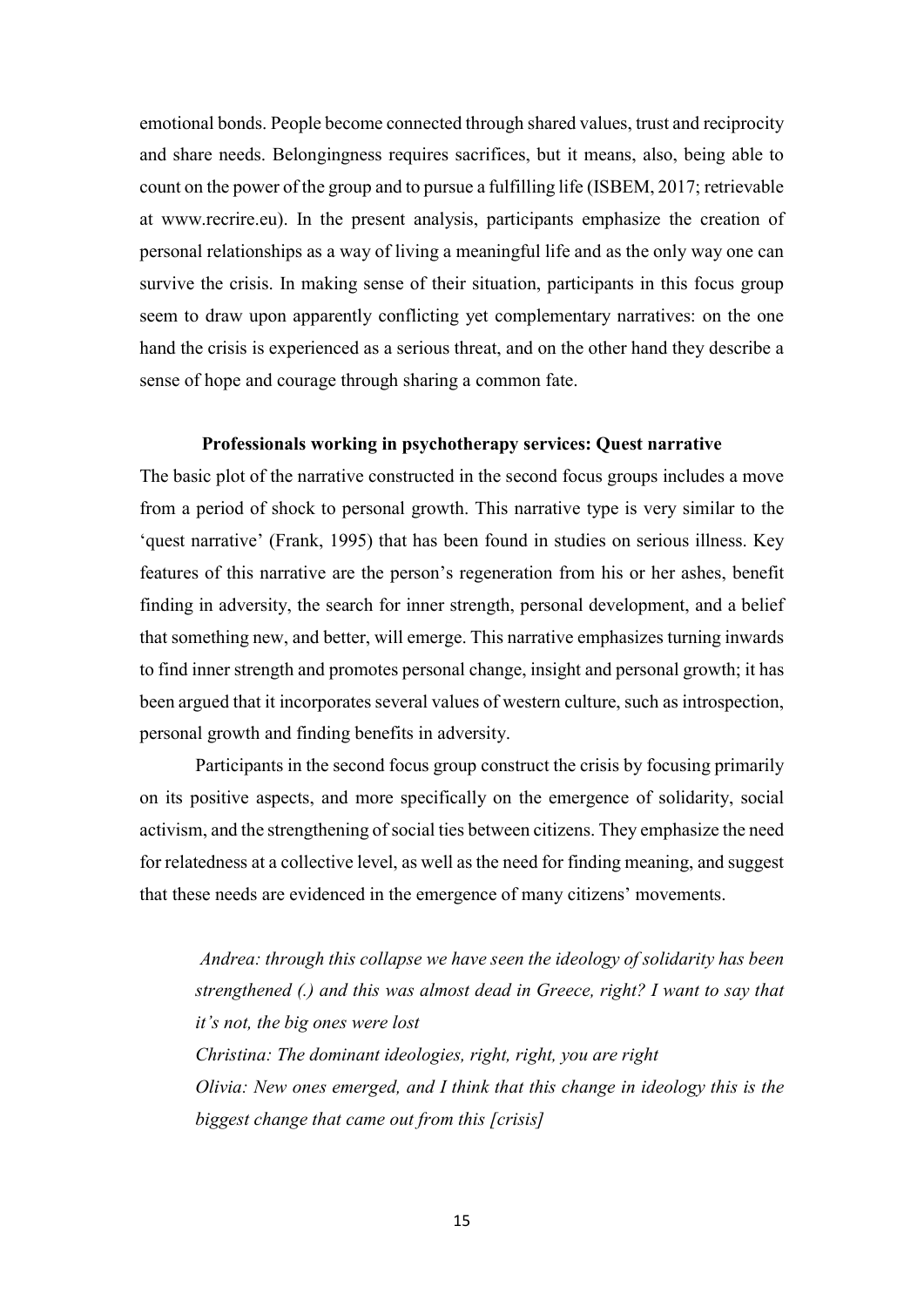In this narrative, an optimistic future is constructed, with the expectation that something better will eventually emerge. Accordingly, the crisis is represented as an opportunity, in the sense that it entails the collapse of a deeply problematic system; in the aftermath of this collapse, the creation of a better social structure is expected to emerge, where people will be more aware and more closely connected with each other.

Olivia: And I think that now there is the possibility, because we are more focused on looking to our resources, our strengths and all that. While the prosperity, this like pink balloon, that she said, it was really pseudo- it didn't make you, it made many people not think about such things or move on. While now it makes you turn to yourself and to your resources, and to interact with others, and to think about what you can do. The previous [situation] was very individualistic, 'I will buy this, and this, and get a loan and a car'

Concerning their professional identity, participants also focus on positive and creative aspects they have discovered through the crisis, despite the excessive demands and pressure they face in their work. They refer to both individual and contextual resources that enhance their resilience against burnout and exhaustion (Matheson, Robertson, Elliott, Iversen, Murchie, 2016; Robertson, Elliott, Iversen, Murchie, et al., 2016). Contextual resources concern relatedness and solidarity with colleagues, as well as the development of tighter links with other services. Other more personal resources relate to the meaning attributed to their work and past resources that foster their sense of security.

Melanie: It [threat of closure of their service] led to better relationships between us, made us more connected in connection, we started having ideas how best to use the space etc.'

Christina: I think is the meaning we give to our work and if you do not give meaning to our work, our work does not make sense, how can I say it, it is the interactions that keep you there

Another issue discussed by participants relates to their sense of a strengthened identity, a belief in the importance of their professional role, and a sense of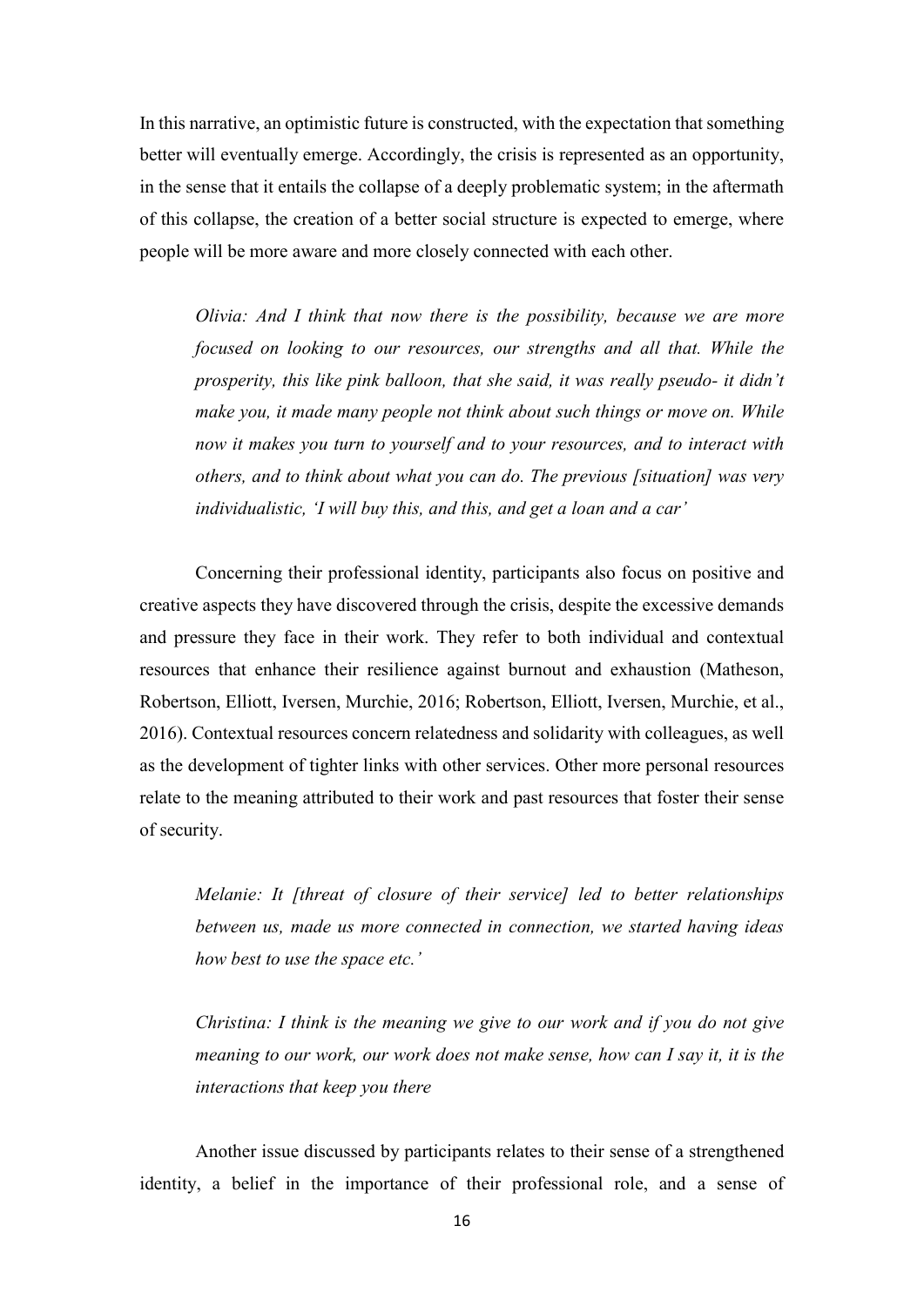responsibility towards society. They seem to value the social role of their profession and describe their work as associated with creativity, rebellion and liberation. At the same time, their narrative is imbued with a moral sense of duty and responsibility to provide for those in need.

Andrea: I think that I found my inner core, that is, this revolutionary part, the social part, like, I experienced it more strongly (.) it was like I came from another era and now my era has arrived, eh, and I found myself in it (.) not in the sense of, how did you put it?, reconsidering things, but in the sense of becoming more intensely aware of, like, the social necessity of what I am trying to do (.) and this brings me joy (.) and creativity, like, a lot, I think my creative part has grown, the flexible part (.) this whole thing, this is the positive part for me

Melanie: I feel that I take more responsibility, I feel that, I take on more difficult things, and more (.) and this makes me feel more confident in myself, a confidence that 'Yes, we can', like, somehow, I feel that things are, with work (...) that we can, we can lift the burden, that we do have the ability and the resources to lift the burden, even if we often take days off and leave because, like, we cannot take it anymore, we get fed up, but I do feel, on the other hand, that my hands are more robust.

This narrative structure draws upon wider cultural ideas of benefit-finding in adversity and the importance of a fighting spirit. The professional identity constructed in this narrative is in line with the ethical principles of mental health professions. Therapists are represented as social scientists with a mission to make the worlds a better place and professionals are represented as ethical, socially aware and oriented with a broader aim to change the social context that causes distress (Burton, 2004; Fox, Prilleltensky & Austin, 2009; Martín-Baró, 2006).

Andrea: I think what happened to us, I think an aspect that is important is, is that we got in touch with, how can I put it, something about our personal dignity, like, we started to rely more on what we are, as social scientists, as health professionals (.) like, we are not just employees, for example somewhere,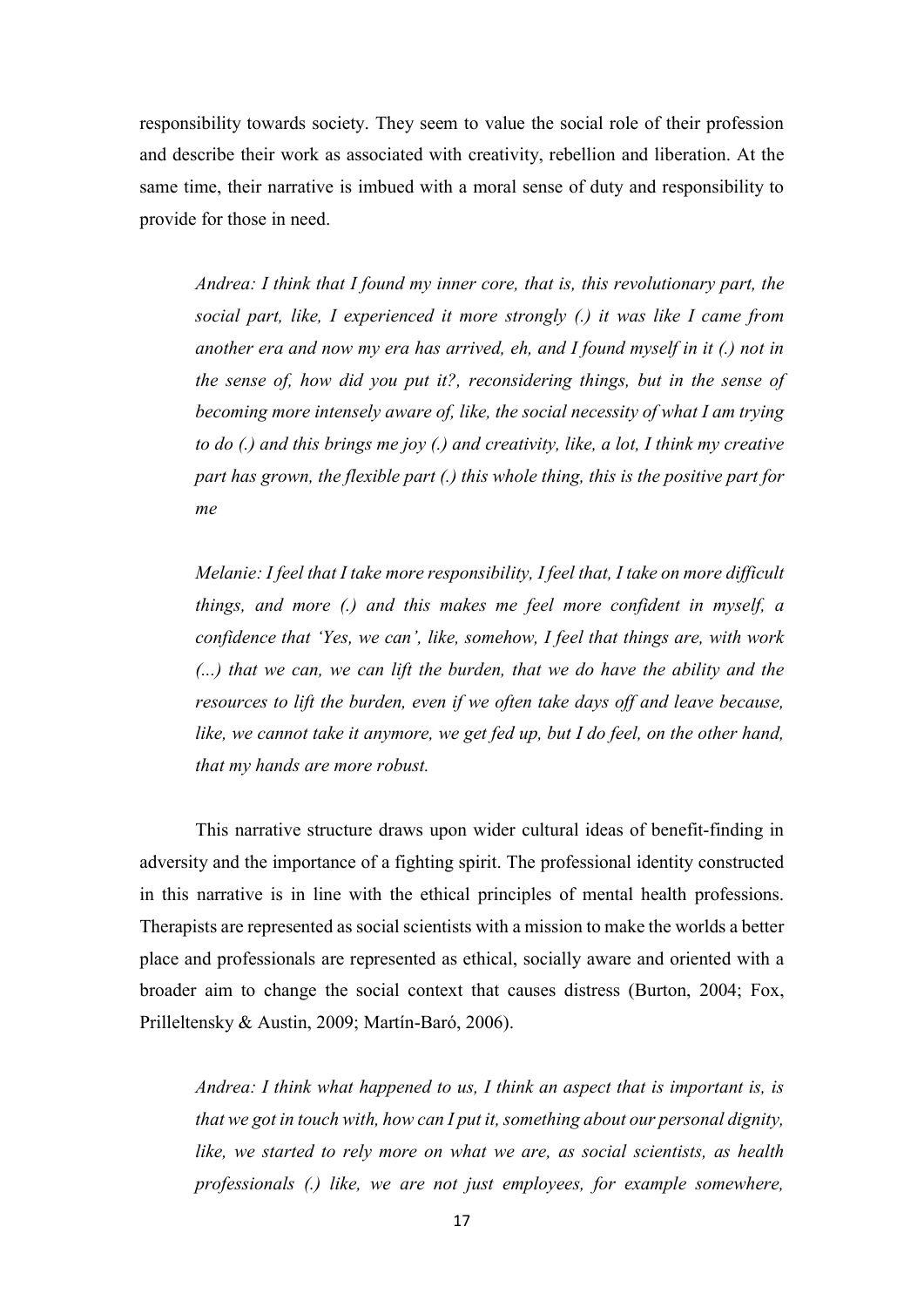working for Coca Cola and our jobs being under threat (.) we have a connection with something social, which we do not let go off.

It is worth noting, however, that there is some evidence of another side to this idealistic construction; despite the optimism characterising this narrative, some tensions were evident in participants' talk, small cracks in their new, strong identity. One of these tensions concerns their position vis-à-vis the state; long stretches of talk concerned a dilemma experienced by professionals between serving the needs of the state versus taking a critical stance and adapting one's work to the demands of citizens. Furthermore, there was a sense that participants hesitated to voice their fears, insecurity, sense of vulnerability, and their exhaustion from the pressure of working with people in times of crisis. It would seem that such experiences have no place in the dominant narrative produced in this group.

Nicole: when our department was threatened with closure, then it was hard, we had experienced it, on the one hand feeling under threat ourselves and on the other hand people would come experiencing the same threat, with their demands and their despair. And it was a bit difficult at first, we did find our feet again though, leaving our own stuff out of the way, so we could act as therapists

Based on the above, we could hypothesize that the identity reconstruction reported is only partial, in the sense that some aspects of participants' experience are not fully processed but seem to be partially concealed. These concern primarily vulnerable feelings of exhaustion, threat of poverty and insecurity, and possibly burnout that participants may not have felt able to express. As in the case of many quest narratives, a question remains regarding the extent to which they function defensively, to protect oneself from the effects of trauma.

In sum, this group of professionals represented crisis as an opportunity and as a challenge that empowered their professional identity, despite the precarious social ground. Thanks to the meanings attributed to their profession, and the significant role it can play, the close connections they forge, and their fighting spirit they strive to continue helping people with effectiveness and creativity. The optimistic narrative constructed in this focus group shares some of the features of the symbolic universe of 'Interpersonal bond'. Participants stressed in their accounts the importance of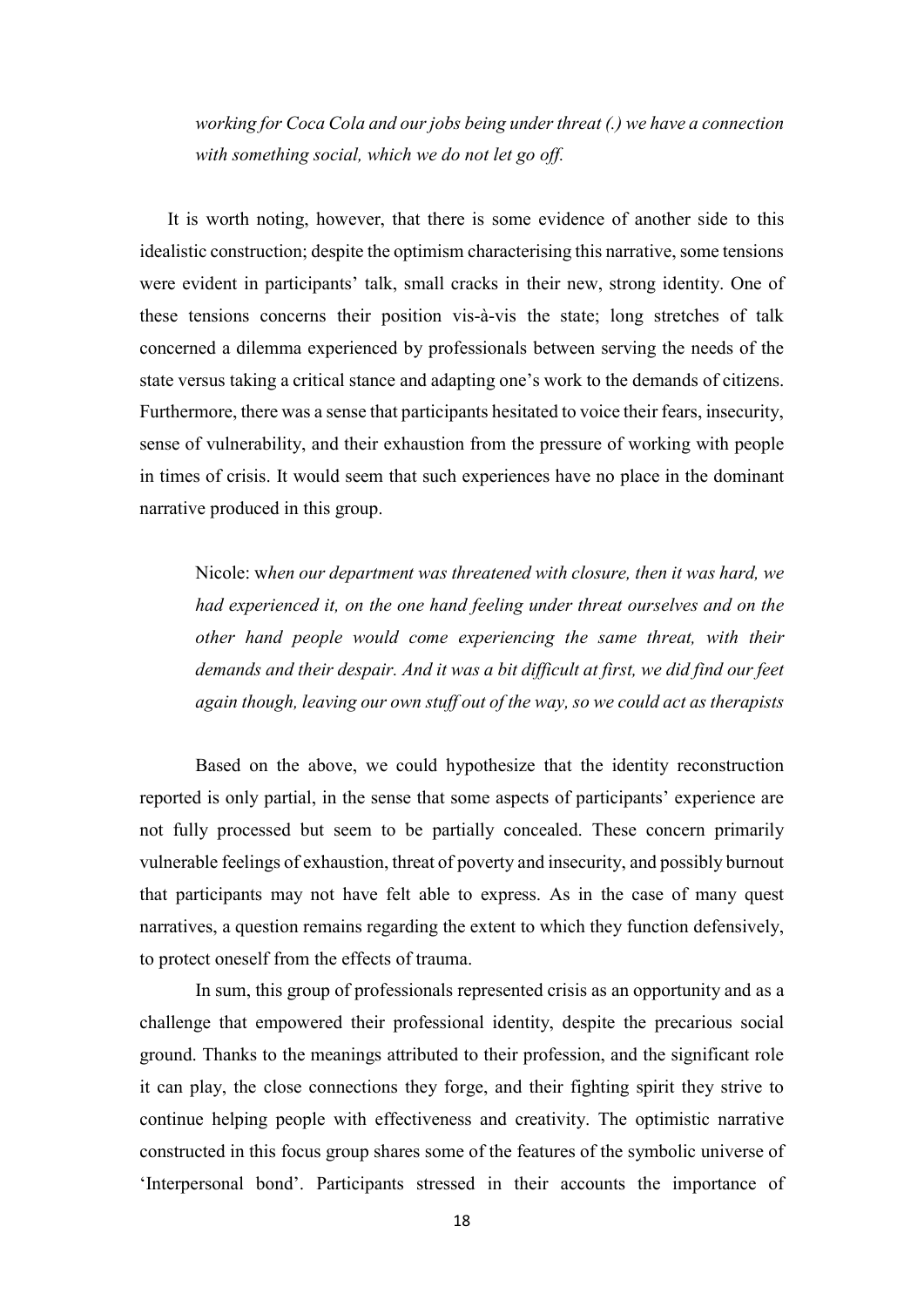solidarity, relatedness and openness at a collective level as a coping mechanism, which helps them survive the crisis, and this could be described as a new ideology for survival. Furthermore, their narrative is characterized by an idealized account of the world, a vision for future society, in which citizens will be more agentic and institutions will provide for citizens' wellbeing. This desired account is reminiscent of the symbolic universe 'Caring society', in which society and institutions are trustworthy providers of services and are receptive to the demands and needs of people.

#### Discussion and conclusion

In this small-scale qualitative study, mental health professionals described the socioeconomic crisis as a major disruption in citizens' lives, resulting primarily from the significant financial turbulence and austerity policies, but also as a consequence of the collapse of valued institutions, such as education. This 'new world' is described as chaotic, unstable and uncertain. On the one hand, these meanings are partially in line with the findings of the synchronic analysis carried out in the context of Re.Cri.Re., where the symbolic universe 'Others' world' seems to be prevalent in Greece. This symbolic universe depicts the world with the most negative and pessimistic connotations, resembling a 'jungle' and a 'semiotic black hole' (Salvatore, Fini, Mannarini, Veltri, Avdi, Battaglia, et al., 2018), where no solution and possibility of change and recovery from the crisis appear in the horizon. But this is not the only meaning that prevails in the narratives produced by participants in this study. They describe emerging from the crisis resilient and empowered and continue to provide care to service users, adopting an ethical and empathic stance, with compassion and a fighting spirit. Despite adversities they experience, they create narratives of surviving the crisis by making use of the resources available to them, and primarily through relatedness and they see the crisis as an opportunity to reactivate connection, bonding, caring and supporting one another. As already mentioned, the symbolic universe 'Interpersonal Bond' (Salvatore, et al., 2018) is in line with the means that mental health professionals used to counteract the adverse effects of the current socio-economic crisis in Greece. Furthermore, professionals describe a sense of strength and hope that they are able to overcome the current deficiencies of the system and show adaptability and resilience (Matheson, Robertson, Elliott, Iversen, Murchie, 2016; Robertson, Elliott, Iversen, Murchie, et al., 2016; Masten & Wright, 2010; Rutter, 1993) in the challenges they face, primarily drawing upon relational resources and meanings that are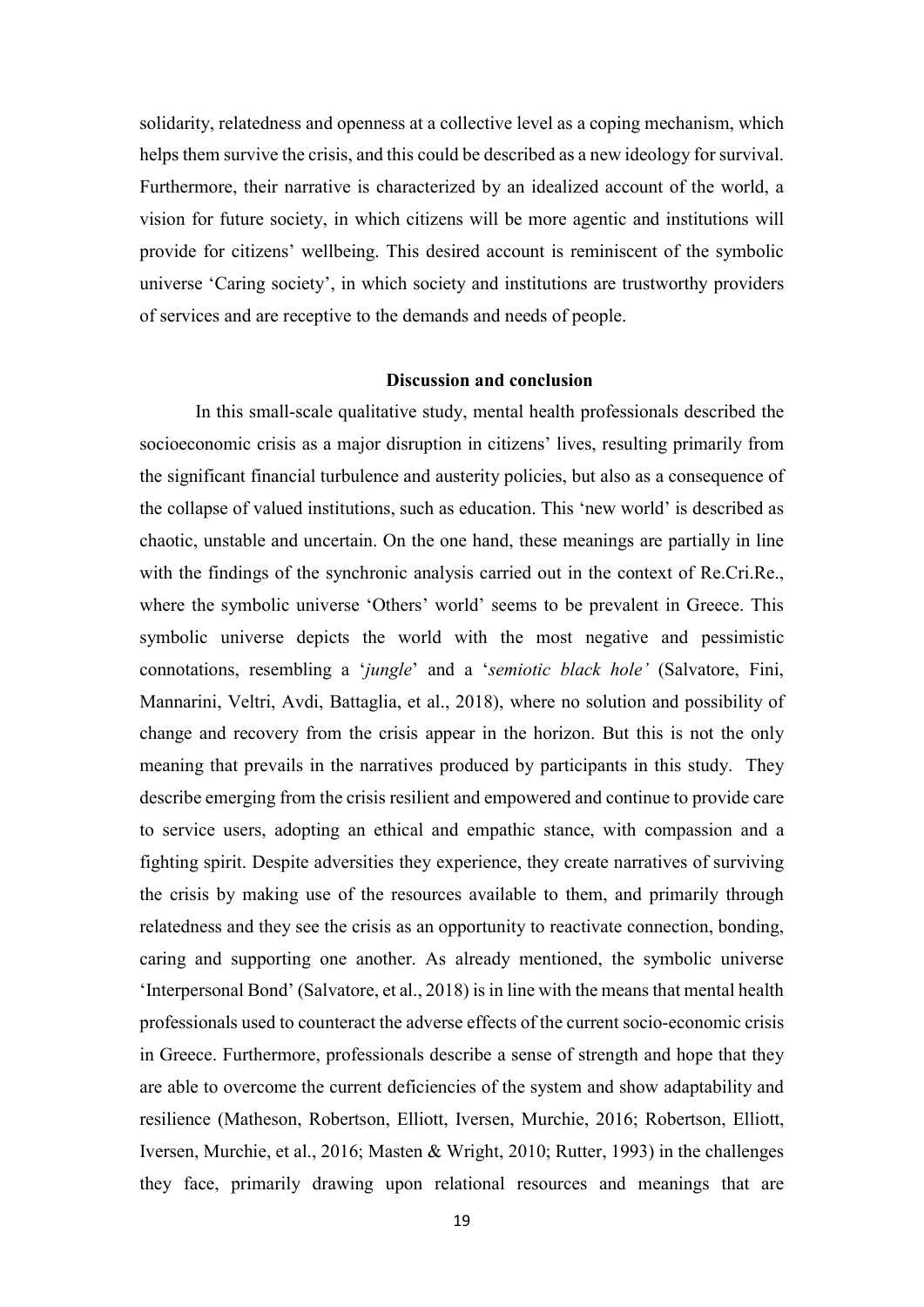semantically closer to the symbolic universe 'Interpersonal Bond'. Moreover, participants in the second focus group visualize a society where everyone will be authentic and the state will be again trustworthy and caring towards its citizens. Such examples of 'semiotic capital' have been shown as a main solution to lack of meaning currently characterising European societies (ISBEM, 2018). The vision of a society that cares about its citizens, resonates with one of the two symbolic universes that were found to be associated with increased semiotic capital, termed 'Caring society'. This reflects participants' hope about the reformation of the current state of institutions into something positive and more authentic. Drawing on the above, the findings of this study indicate that in the process of meaning making, the boundaries between different symbolic universes become blurred. In this study the representation of crisis in terms of the symbolic universe 'Other's world' was found to also have more optimistic connotations, that resemble the meanings inherent in the 'Interpersonal Bond' representation. It seems that, although in Greece the prevalent representation of the crisis is pessimistic, mental health professionals, possibly due to the characteristics of their professional role, seem to also identify with more optimistic meanings.

## References

Anderson, R., & Bury M. R. (1988). (Eds.), Living with Chronic Illness: The Experience of Patients and their Families. London: Hyman Unwin.

Booker, C. (2005). The Seven Basic Plots: Why We Tell Stories, London: Continuum.

Braun, V., & Clarke, V. (2006). Using thematic analysis in psychology. Qualitative Research in Psychology, 3(2), 77-101.

Bruner, J. (2004). The narrative creation of self. In L. E. Angus, & J. McLeod (Eds.). The handbook of narrative and psychotherapy: Practice, theory, and research (pp. 3-14). London: Sage.

Burton, M. (2004). Liberation social psychology: Learning from the Latin American Experience. Clinical Psychology, 38, 32-37.

Bury, M. R. (1982). Chronic illness as biographical disruption. Sociology of Health & Illness, 4(2), 167-182.

Catalano, R., & Bellows, B. (2005). If economic expansion threatens public health, should epidemiologists recommend recession? International Journal of Epidemiology, 34, 1212–1213.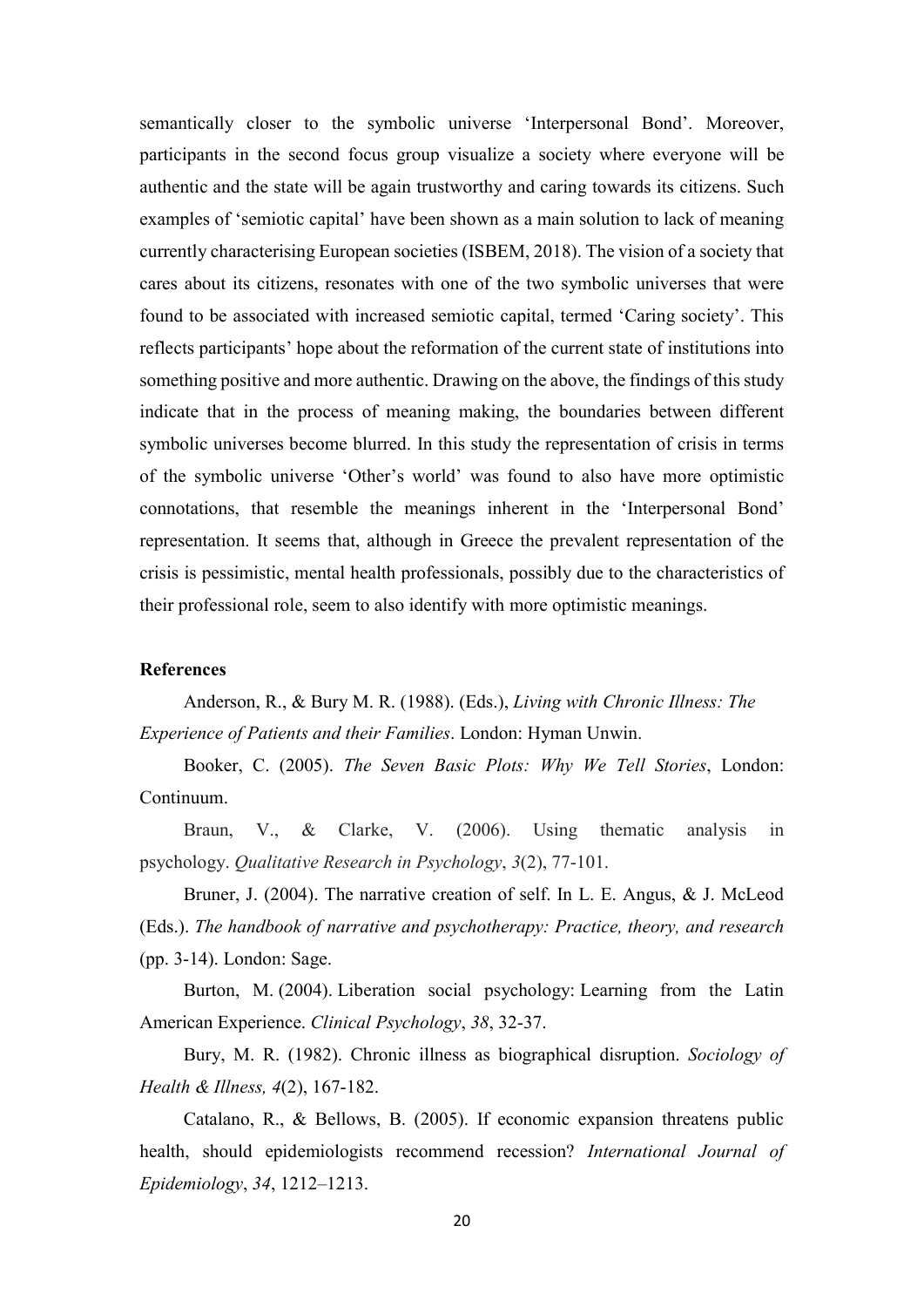Cromby, J. (2012). Feeling the way: Qualitative clinical research and the affective turn. Qualitative Research in Psychology, 9, 88 -98.

Crossley, M. L. (2000). Introducing narrative psychology: Self, trauma and the construction of meaning. Buckingham: Open University Press.

Depastas, C., & Pierrakos, G. (2015). The mental health of mental health professionals of non-governmental organizations in the national program 'Psychargos': The effects of the economic crisis. Archives of Hellenic Medicine, 32(6), 758–765.

Economou, M., Madianos, M., Theleritis, Ch., Peppou, L. E., & Stefanis, C. N. (2011). Increased suicidality in amid economic crisis in Greece. Lancet, 378, 1459.

Economou, M., Madianos, M., Peppou, L. E., Patelakis, A., & Stefanis, C. N. (2013). Major depression in the Era of economic crisis: A replication of a crosssectional study across Greece. Journal of Affective Disorders, 145, 308-314.

Economou, M., Peppou, L., Fousketaki, S., Theleritis, Ch., Patelakis, A., Alexiou, T., Madianos, & M., Stefanis, C. (2013). Economic crisis and mental health: effects on the prevalence of common mental disorders. Psychiatriki, 24 (4), 247- 61.

Efthimiou, K., Argalia, E., Kaskaba, E., & Makri, A. (2013). Economic crisis & mental health. What do we know about the current situation in Greece? *Encephalos*, 50, 22-30.

Frank, A., W. (1995). The Wounded Storyteller: Body, Illness, and Ethics. Chicago: University of Chicago Press.

Fox, D., Prilleltensky, I., & Austin, S. (2009) Critical Psychology: An Introduction. London: Sage Publications.

Giotakos, Ο., Karabelas, D., & Kafkas, Α. (2011) Financial crisis and mental health in Greece. Psychiatriki, 22, 109–119.

Hellenic Statistical Authority (2017a). The Greek economy. 7 July 2017. Piraeus: Hellenic Statistical Authority.

Hellenic Statistical Authority (2017b). Press Release: Risk of poverty. Research on income and living conditions of Greek households for 2016. 23/6/2017 Piraeus: Hellenic Statistical Authority.

Hellenic Statistical Authority (2017c). Greece in Figures. April-June 2017 Piraeus: Hellenic Statistical Authority.

Hiscott, R. D., & Connop, P. J. (1996) Why hospital mental health staff terminate employment. Perspectives in Psychiatric Care, 32, 7–11.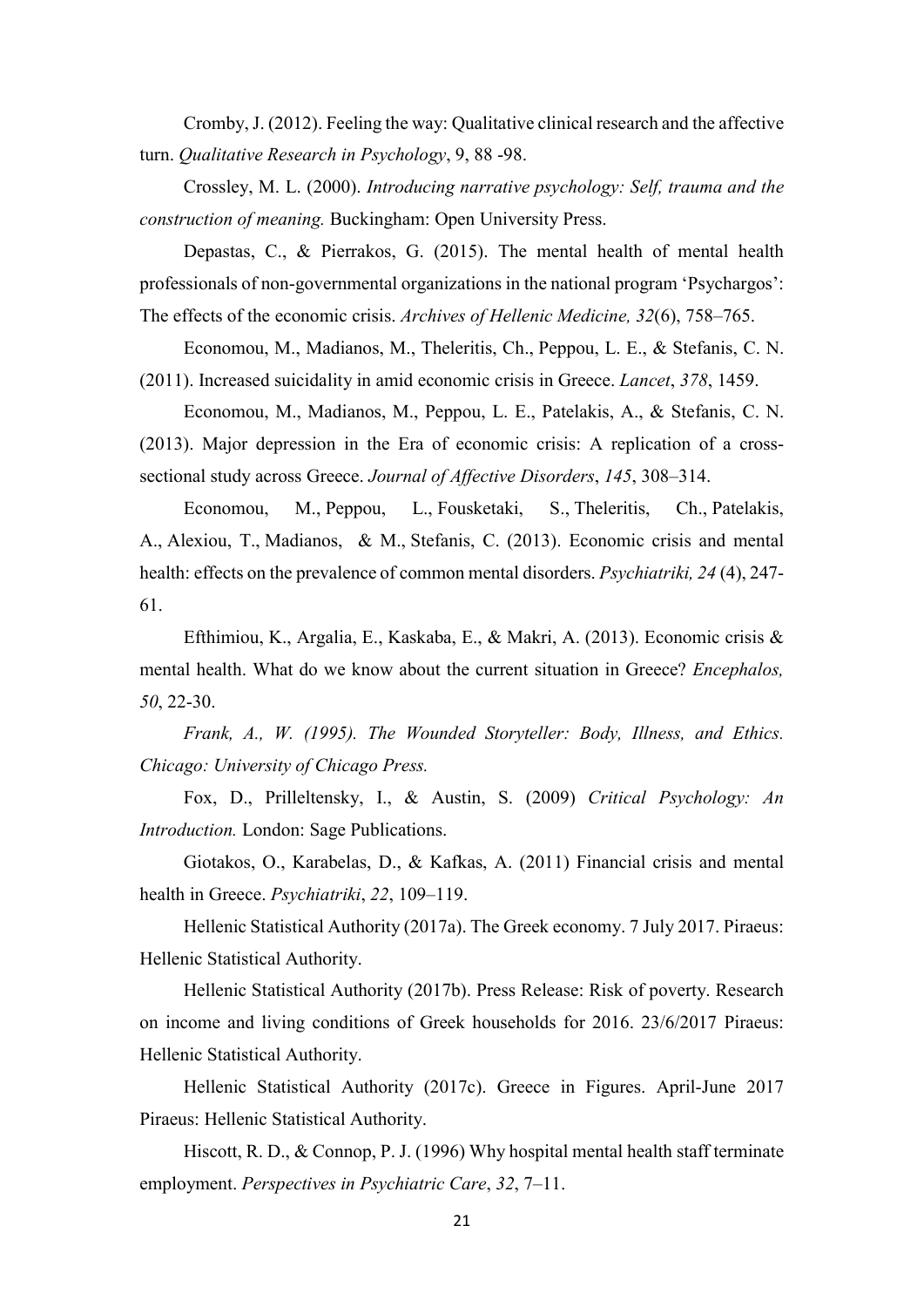Hudson, C. G. (2005). Socioeconomic status and mental illness: tests of the social causation and selection hypotheses. American Journal of Orthopsychiatry, 75(1), 3-18.

ISBEM (2017). Re.Cri.Re Deliverable 3.2. Unpublished manuscript. www.recrire.eu.

ISBEM (2018). Re.Cri.Re Deliverable 5.1. Unpublished manuscript. www.recrire.euJanoff-Bulman, R. (1992). Shattered assumptions. New York: Free Press.

Karamanoli, E. (2011). Debt crisis strains Greece's ailing health system. The Lancet, 378 (23), 303-304.

Karanikola, M., & Kleanthous, E. (2011). Exploration of burnout risk factors among mental health nurses. Nosileftiki, 50(2),163-176.

Kentekelenis, A., Karanikolas, M., Papanicolas, I., Basu, S., Mckee, M., & Stuckler, D. (2011). Health effects of financial crisis: Omens of a Greek tragedy. Lancet, 378, 1457–1458.

Krueger, R., & Casey, M. (2009). Focus groups: A practical guide to applied science. Thousand Oaks: Sage Publications.

Kyloudis, P., Georgiadis, M., Rekleiti, M., Giaglis, G., Wozniak, G., & Roupa, Z. (2011). Factors of appearance of depressive symptomatology and stress to mental health professionals. Rostrum of Asclepius, 10, 530–546.

Liakopoulou, T. (2011). Since last year private hospitals are in trouble while NHS is doing better. Kathimerini, June 12.

Madianos, M., Economou, M., Alexiou, T., & Stefanis, C (2011). Depression and economic hardship across Greece in 2008 and 2009: two cross-sectional surveys nationwide. Social Psychiatry and Psychiatric Epidemiology, 46, 943–952.

Martín-Baró, I. (2006). Hacia una psicología de la liberación. Psicología sin Fronteras Revista Electrónica de Intervención Psicosocial y Psicología Comunitaria, 1, 7-14.

Matheson, C., Robertson H., D., Elliott, A., M., Iversen L., & Murchie, P. (2016). Resilience of primary healthcare professionals working in challenging environments: a focus group study. The British Journal General Practice, 66(647), 507-15.

Murphy, G. C., & Athanasou, J. A. (1999). The effect of unemployment on mental health. Journal Occupational and Organizational Psychology, 72, 83–99.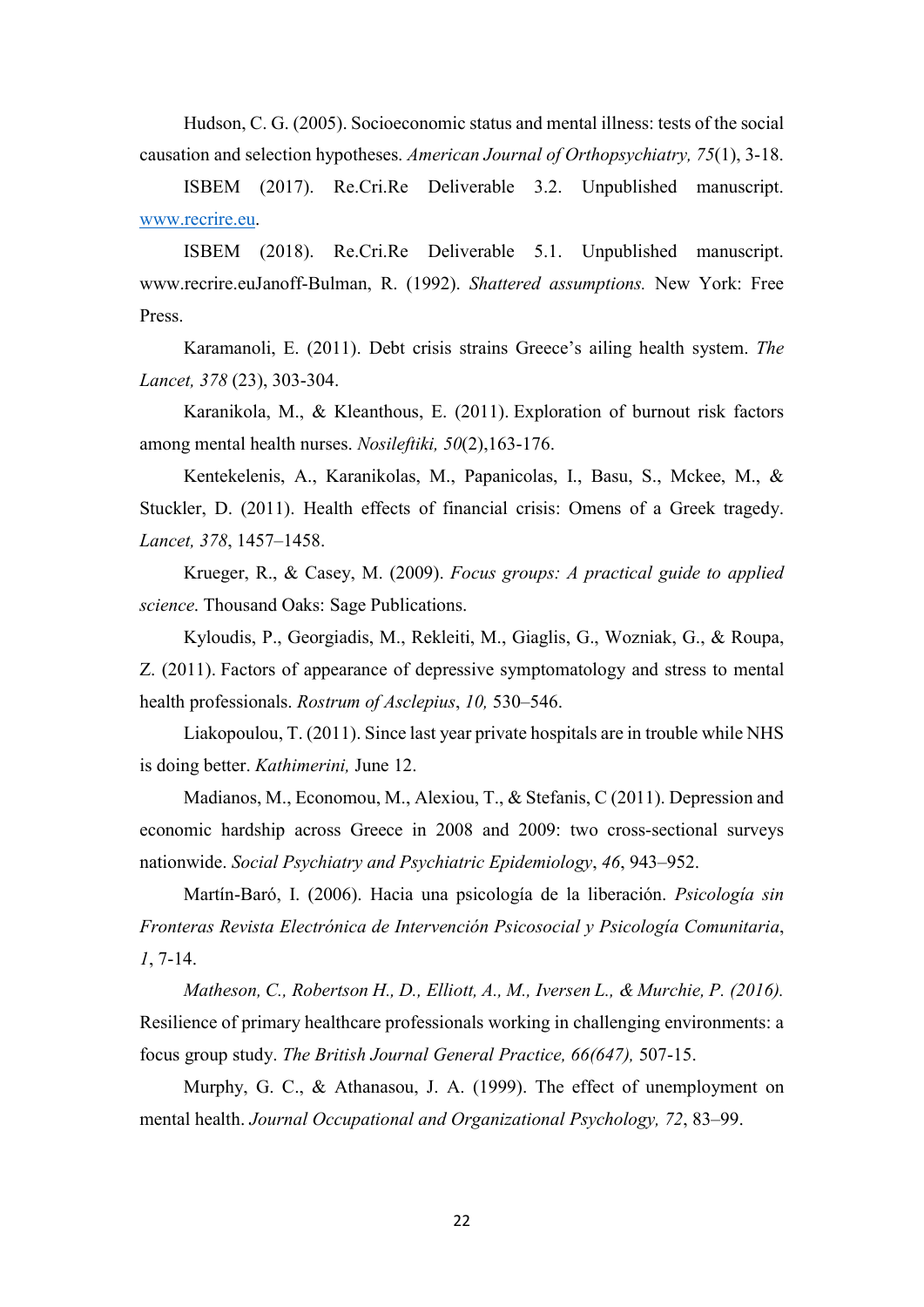Polyzos, N. (2011). ESY.net: Presentation of the Secretary General of the Ministry of Health and Social Solidarity. Athens: Ministry of Health and Social Solidarity.

Polkinghorne, D. (1988). Narrative knowing and the human sciences. Albany, NY: State of New York University Press.

Robertson, H., D., Elliott, A., M., Burton, C., Iversen, L., Murchie, P., Porteous, T., & Matheson, C. (2016). Resilience of primary healthcare professionals: a systematic review. The British Journal General Practice, 66(647), 423-33.

Robinson, O., & Smith, J. (2009). Metaphors and Metamorphoses: Narratives of Identity During Times of Crisis. In: Narrative, Memory and Identities. Huddersfield: University of Huddersfield, (pp. 8594).

Rossi, A., Cetrano, G., Pertile R., Rabbi L., Donisi V., Grigoletti, L., Curtolo, C., Tansella, M., Thornicroft, G., & Amaddeo, F. (2012). Burnout, compassion fatigue, and compassion satisfaction among staff in community-based mental health services. Psychiatry Research, 200, 933–938.

Rutter, M. (1993). Resilience: Some conceptual considerations. Journal of Adolescent Health, 14 (8), 626-631.

Salvatore, S., Fini, V., Mannarini, T., Veltri, G. A., Avdi, E., Battaglia, F., et al. (2018) Symbolic universes between present and future of Europe. First results of the map of European societies' cultural milieu. PLoS ONE 13(1): e0189885.

Sarbin, T. (1986). Narrative psychology: The storied nature of human conduct. New York: Praeger.

Savvakis, M., & Tzanakis, M. (2006). Biographical disruption and institutionalization: Constitutional and narrative aspects of a social process', Social Science Review, 120, 37-64.

Serdedakis, N., Tsiolis, G., Tzanakis, M., & Papaioannou, S. (2003). Strategies of Social Integration in the Biographies of Greek Female Immigrants coming from the Former Soviet Union. Self-employment as an alternative. International Review of Sociology, 13(1), 145-162.

Skourteli, M. C. (2013). The impact of the socio-economic crisis on intrapsychic and intersubjective processes within the therapeutic relationship: Implications for the ethical practice of counselling psychology and psychotherapy. European Journal of Psychotherapy & Counselling, 15(4), 330-345.